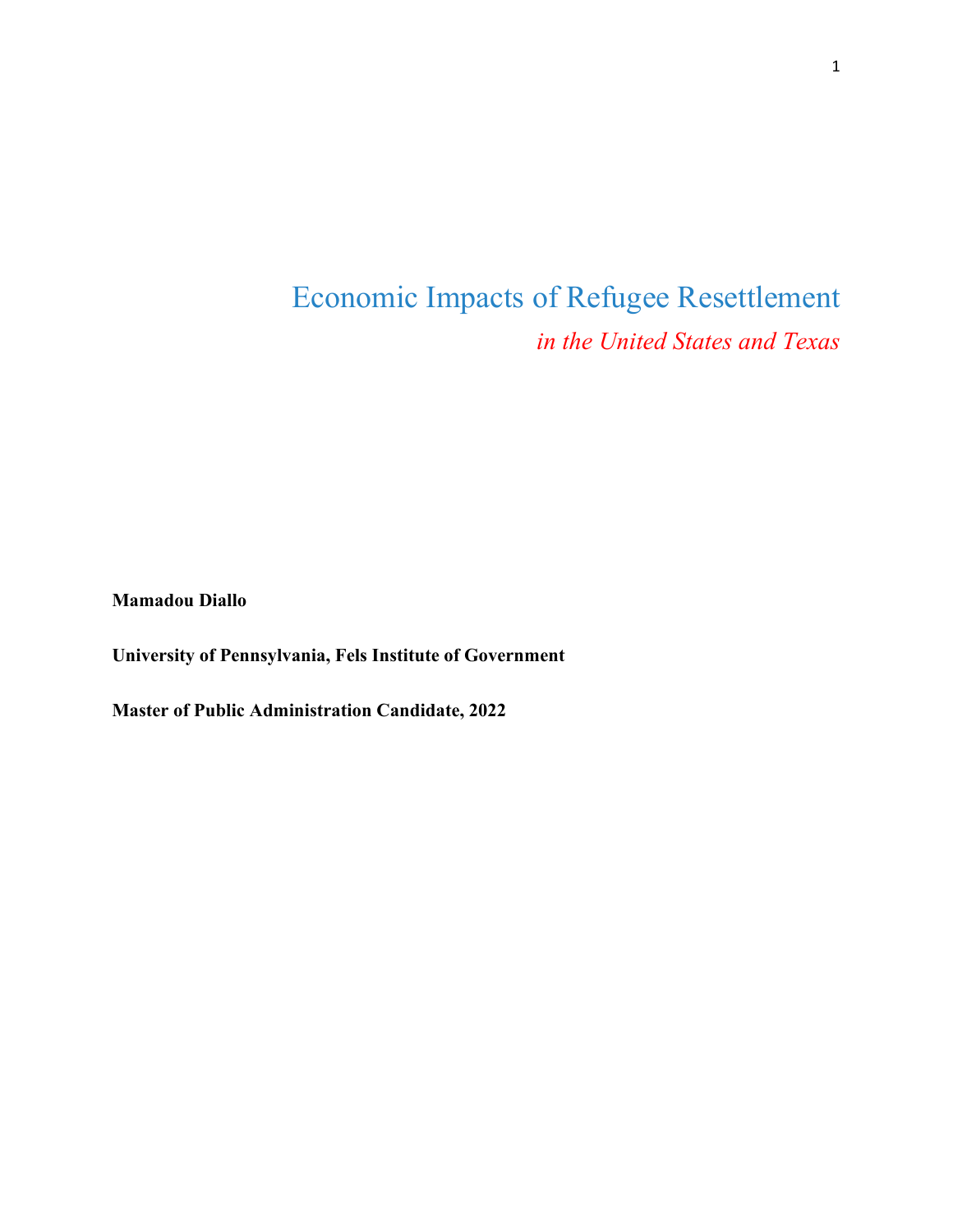# Contents

| Sample questionnaire for the refugee services professionals Error! Bookmark not defined. |  |
|------------------------------------------------------------------------------------------|--|
|                                                                                          |  |
|                                                                                          |  |
|                                                                                          |  |
|                                                                                          |  |
|                                                                                          |  |
|                                                                                          |  |
|                                                                                          |  |
|                                                                                          |  |
|                                                                                          |  |
|                                                                                          |  |
|                                                                                          |  |
|                                                                                          |  |
| Use Multiple Gatekeepers and Avoid overdependence on a Single Network.  25               |  |
|                                                                                          |  |
|                                                                                          |  |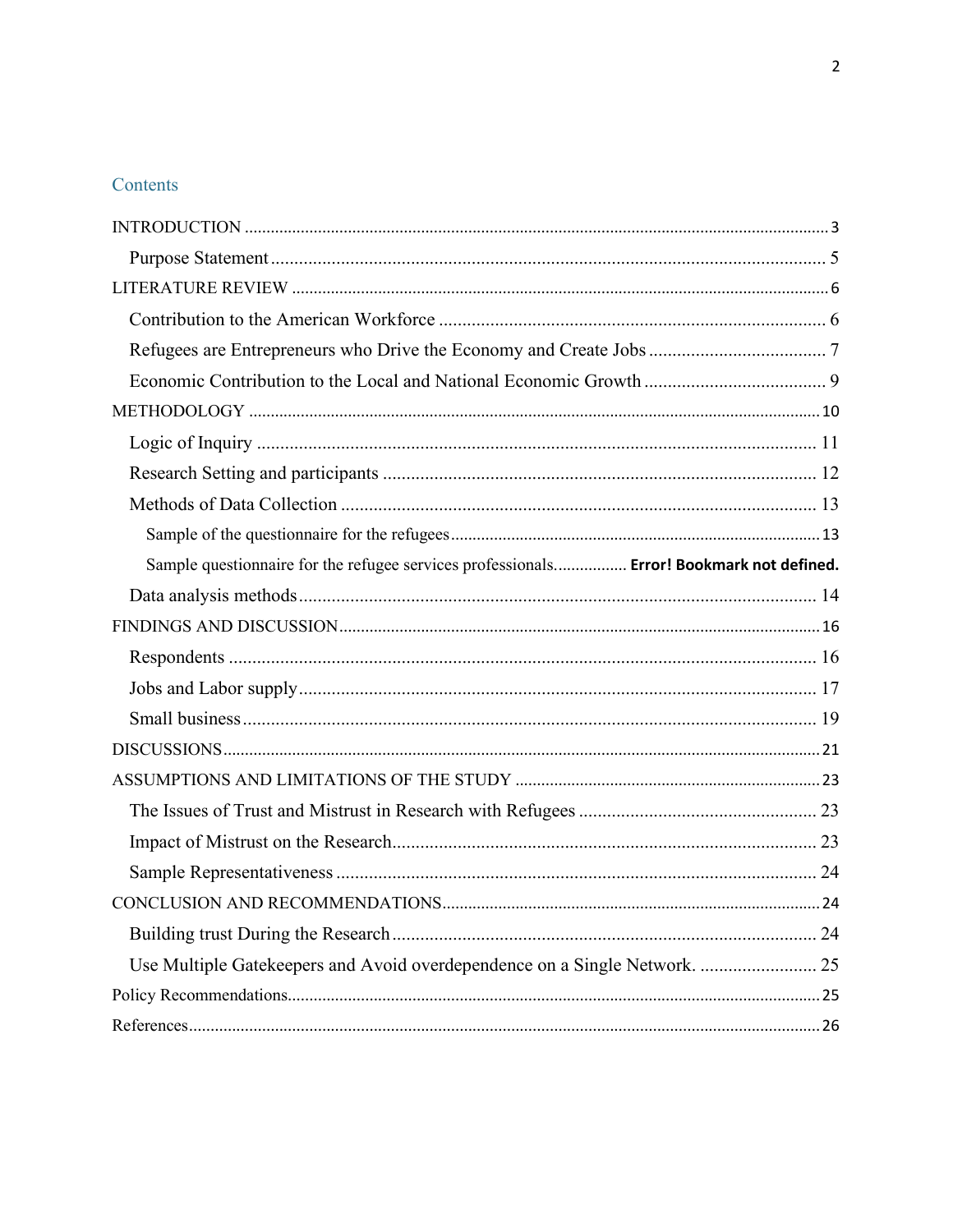#### <span id="page-2-0"></span>**Economic impacts of refugee resettlement in the United States and Texas**

# Introduction

Historically, the United States has been at the forefront of refugee resettlement by admitting an average of 70,000 refugees every year. The United Nations High Commissioner for Refugees (UNHCR) defines a refugee as "a person who is outside of his or her country and is unable or unwilling to return because of persecution or well-founded persecution based of their race, religion, nationality, social group, political opinion."[1](#page-2-1) After the Second World War, the United States began accepting refugees. Overtime, the federal government, and various stakeholders joined forces to develop a robust infrastructure to admit refugees. Resettling refugees benefits the economy as communities throughout the United States have discovered. Texas has made a significant contribution to the resettlement program. In 2016 alone, the state received about 7,000 refugees, including 150 unaccompanied refugee children and 6,550 unaccompanied minors. Refugees leave an indelible impression on their communities, and cities across the state and strengthen the economy. They are more likely than other immigrants to start enterprises and own homes. Several elderly and once-declining towns have expressed gratitude to young, enterprising refugees for revitalizing their businesses across different sectors.

By welcoming refugees, Texas has recorded several economic wins. In 2015, refugees had \$4.6 billion in spending power and paid \$1.6 billion in taxes. Texas has the potential to prosper economically through the refugee resettlement program. Even though the federal government initially funds local resettlement agencies to assist refugees, the assistance is temporary and rarely

<span id="page-2-1"></span><sup>1</sup> UNHCR. "Who is a Refugee." UNHCR - The UN Refugee Agency. Accessed May 3, 2022. https://www.unhcr.org/4d944d089.pdf.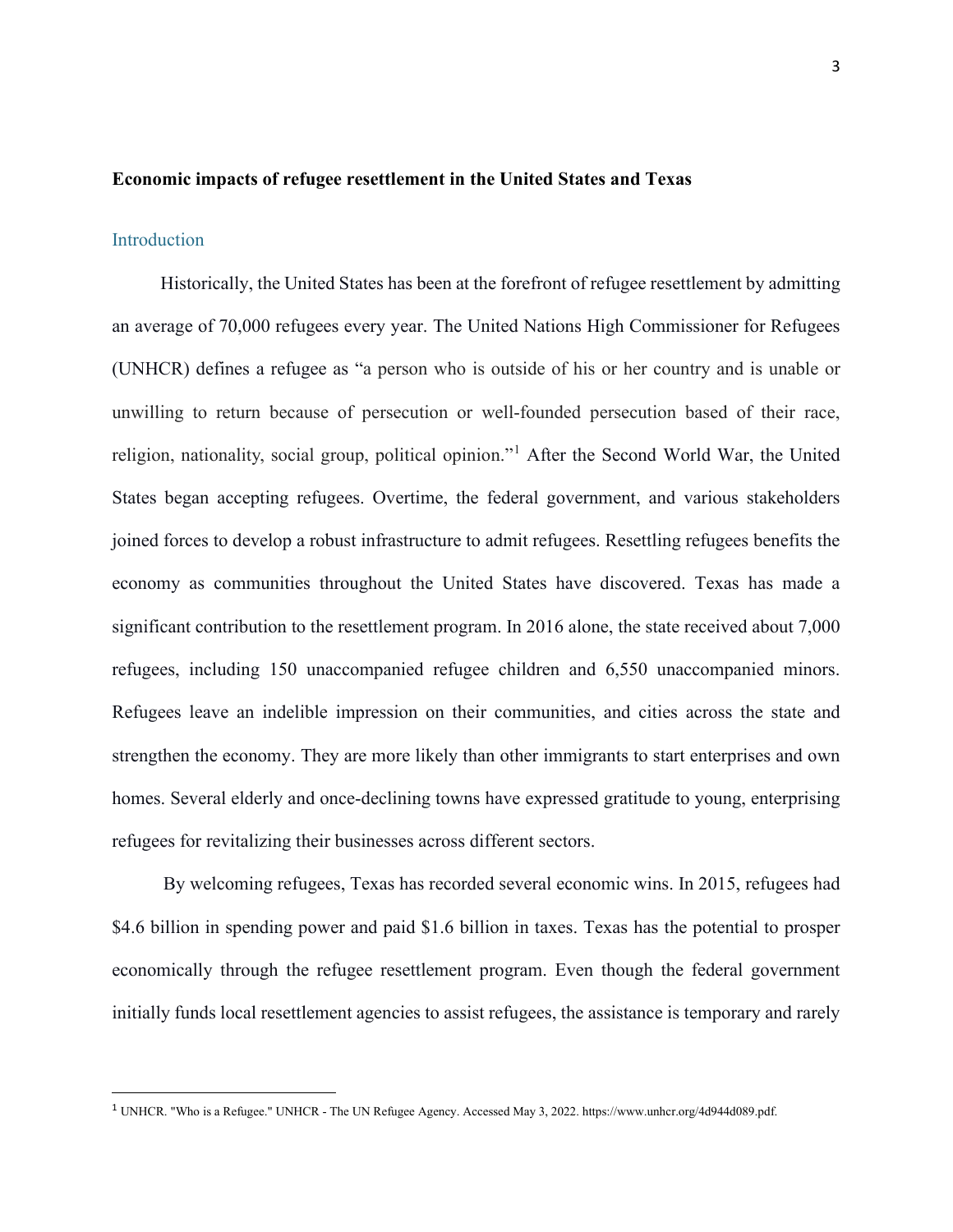goes beyond eight months as employable refugees are required to accept the first reasonable job offer, they receive and are expected to become financially self-sufficient by their 180<sup>th</sup> day in the United States. On the other hand, their contribution to the economy is long-lasting. In 2017, a report from the Department of Health and Human Services showed that refugees recorded a net positive contribution to the economy of \$63 billion between [2](#page-3-0)005 and  $2014^2$ ; they contributed approximately \$41 billion and \$22 billion to the federal and state governments respectively.<sup>[3](#page-3-1)</sup> Also, refugees have higher education and home ownership than other immigrants in the United States.

Clearly, the influx of refugees in Texas vitalized its economy. Upon their resettlement, refugees participate in labor and spend their income in local businesses. As such, Texas has seen a tremendous growth in sales of various products, including oil, electronic services, clothing, and footwear, since the influx of refugees in the state.<sup>[4](#page-3-2)</sup> If you could choose immigrants who come to Texas, you would want entrepreneurs, homeowners, and people who would make a lot of money in the years ahead. In a nutshell, you would prefer refugees.<sup>[5](#page-3-3)</sup> Refugees are more likely than other immigrants and American citizens to create their enterprises. This is critical since new firms account for a sizeable portion of job creation in the United States. According to the Refugees in Towns project, the companies in Austin have included home-based sewing, catering, and food trucks.

According to the New American Economy, the financial assistance provided to refugees is repaid overtime as their income rapidly increases in the years following their integration.<sup>[6](#page-3-4)</sup> Each

<span id="page-3-0"></span><sup>2</sup> Salehyan, Idean. "The strategic case for refugee resettlement." *Washington, DC: Niskanen Center* (2018).

<span id="page-3-1"></span><sup>&</sup>lt;sup>3</sup> Immigrants as economic contributors: "Refugees are a fiscal success story for America." (2018, June 14). Retrieved from <https://immigrationforum.org/article/immigrants-as-economic-contributors-refugees-are-a-fiscal-success-story-for-america/>

<span id="page-3-2"></span><sup>4</sup> Kerwin, Donald. "The US refugee resettlement program—A return to first principles: How refugees help to define, strengthen, and revitalize the United States." *Journal on Migration and Human Security* 6, no. 3 (2018): 205-225.

<span id="page-3-3"></span><sup>5</sup> Fix, Michael, Kate Hooper, and Jie Zong. "How are refugees faring? Integration at US and state levels." *Washington, DC: Migration Policy Institute* (2017).

<span id="page-3-4"></span><sup>6</sup> Kaplan, Julika, Natalie Lazarescou, Sally Huang, Sarah Ali, Sophia Banu, Ye Beverly Du, and Srijana Shrestha. "Overview of challenges faced by refugees following resettlement in Houston, Texas: a qualitative study at five refugee resettlement agencies." *International Journal of Migration, Health and Social Care* (2021).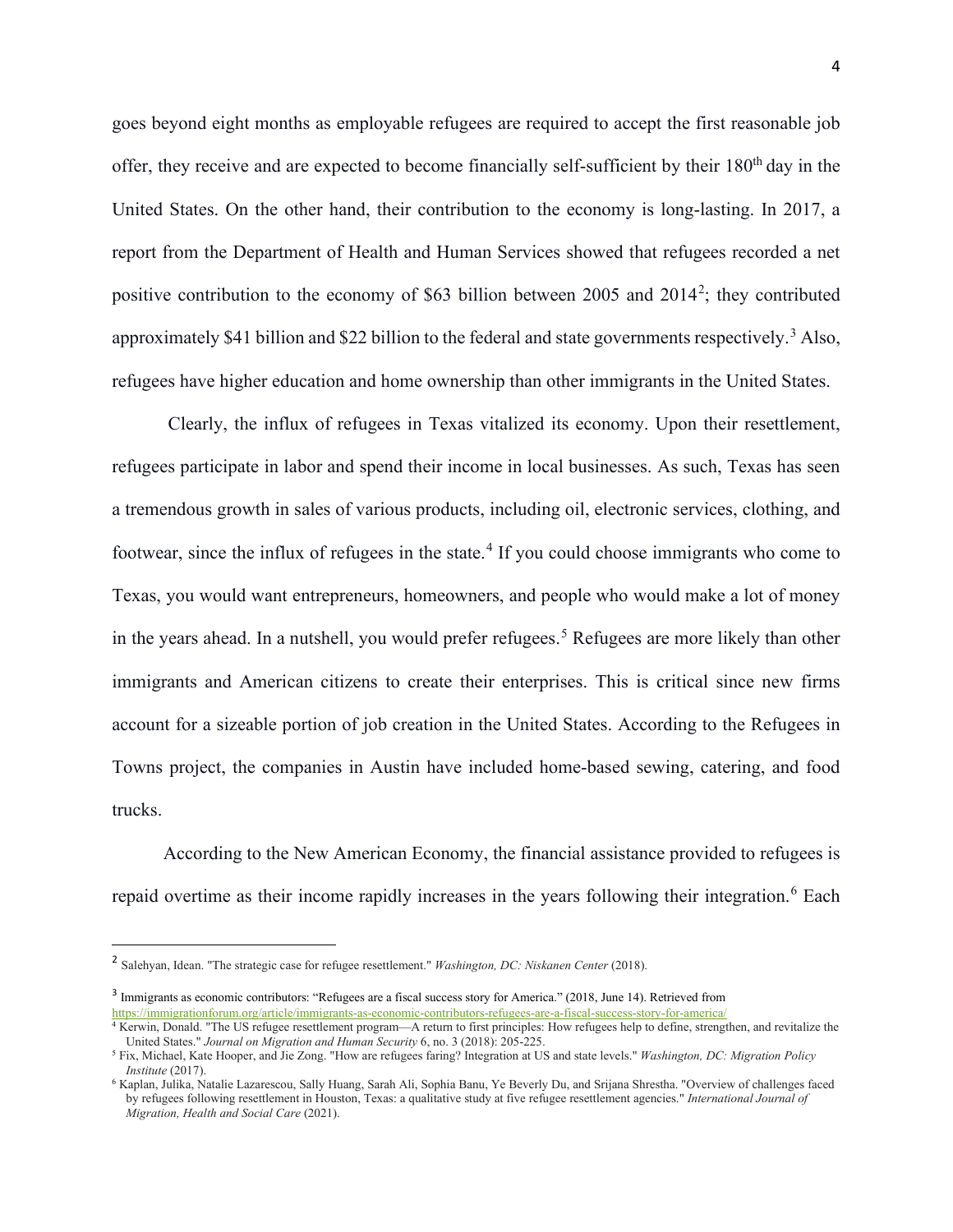recently settled refugee adds \$ 98,200 per year to the economy of Texas. When a refugee begins a business in Texas, s/he saves the public authority more than \$ 33,000 in benefits and creates almost \$ 10,000 in net income. Besides the successful integration of 1.1 million refugees between 1987 and 2016, the U.S. economy made significant gains from the resettlement program. For instance, refugees have a national median household income of \$43000.<sup>[7](#page-4-1)</sup> Of these refugees, 35% have home mortgages that they are successfully repaying and contributing to the country's GDP. **[8](#page-4-2)** Additionally, many refugees are self-employed. The percentage of refugees who own businesses has exceeded the percentage of citizens who have their own businesses. A comparison of the median income of 1.1 million refugees who resettled in the US between 1987 and 2016 with other Americans shows that the median personal income of the refugees (\$20000) was equal to that of non-refugee immigrants.<sup>[9](#page-4-3)</sup>

## <span id="page-4-0"></span>Purpose Statement

Over four decades, the government of Texas, together with the Federal government, provided refuge and dignity to refugees from different parts of the world through the bipartisan U.S. Refugee Act of 1980.<sup>[10](#page-4-4)</sup> Between 1975 and 2020, over three million individuals immigrated to the U.S. to seek peace and economic opportunities.<sup>[11](#page-4-5)</sup> The refugee resettlement programs reached their peak in 1980 when the U.S. provided a safe haven to more than two hundred thousand refugees fleeing the Vietnam war. Notably, the effort to resettle refugees fulfills the U.S.'s humanitarian mission while it provides significant economic benefits to the country.

<span id="page-4-1"></span><sup>7</sup> Immigrants as economic contributors: "Refugees are a fiscal success story for America." (2018, June 14). Retrieved from <https://immigrationforum.org/article/immigrants-as-economic-contributors-refugees-are-a-fiscal-success-story-for-america/>

<span id="page-4-2"></span><sup>&</sup>lt;sup>8</sup> Kerwin, Donald. "The US refugee resettlement program—A return to first principles: How refugees help to define, strengthen, and revitalize the United States." *Journal on Migration and Human Security* 6, no. 3 (2018): 205-225.

<span id="page-4-3"></span><sup>9</sup> Immigrants as economic contributors: "Refugees are a fiscal success story for America." (2018, June 14). Retrieved from <https://immigrationforum.org/article/immigrants-as-economic-contributors-refugees-are-a-fiscal-success-story-for-america/>

<span id="page-4-4"></span><sup>&</sup>lt;sup>10</sup> Kerwin, Donald. "The US refugee resettlement program—A return to first principles: How refugees help to define, strengthen, and revitalize the United States." *Journal on Migration and Human Security* 6, no. 3 (2018): 205-225.

<span id="page-4-5"></span><sup>&</sup>lt;sup>11</sup> Office of Refugee Resettlement. "History." HHS. Last modified 2021. https://www.acf.hhs.gov/orr/about/history.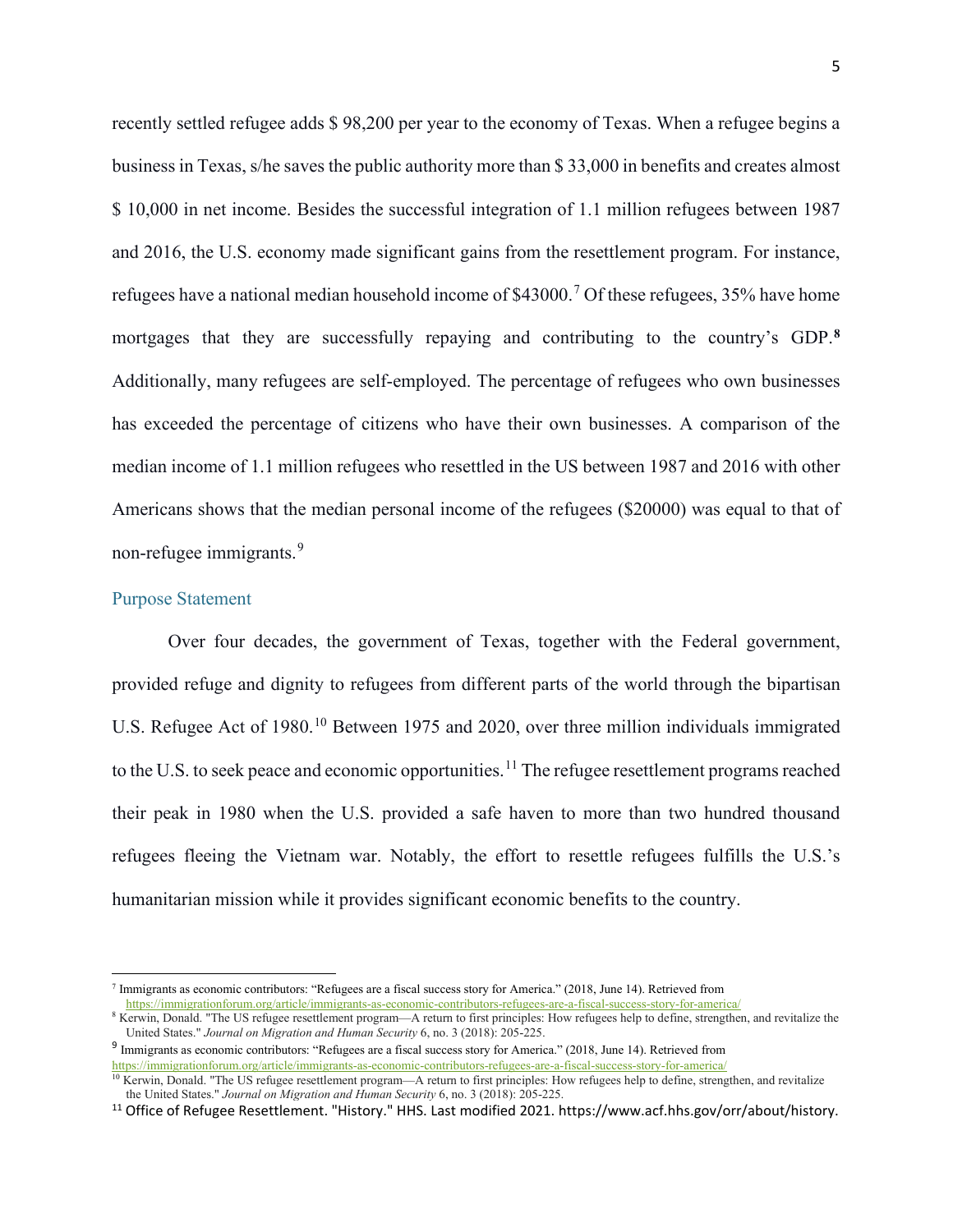The resettlement program has suffered various restrictions, such as lowering the refugee admission ceiling in recent years. For instance, President Trump slashed the number of refugees to be admitted and cited various economic and security reasons; According to the UNHCR, the global refugee population reached its peak in 2016 when their number reached a record high of 22.5 million. During this period, the U.S. set a record low of newly admitted refugees to 45,000 only. Such low ceiling diminishes the humanitarian impact of the resettlement efforts and leads to the loss of the potential economic gains that refugees provide. Therefore, this research paper aims to highlight the positive economic impacts of refugee resettlement in Texas and the U.S. economy at large.

#### <span id="page-5-0"></span>Literature review

The literature review will discuss the economic impacts of refugees' resettlement in Texas. The discussion will mainly explain the three impacts of refugee resettlement: entrepreneurship, the replacement of an aging population, and overall economic growth. The literature review will highlight and discuss several essential resources that touch on each economic factor resulting from the resettlement of refugees in Texas and in the United States.

# <span id="page-5-1"></span>Contribution to the American Workforce

There are two main arguments for the United States to admit refugees: a humanitarian reason and an economic one. Essentially, the areas affected by an aging population and loss of workforce can utilize refugees as vital members of their workforce who will ultimately adjust and provide a substantial boost to the economy. Studies indicate that refugees are highly motivated and hardworking individuals.<sup>[12](#page-5-2)</sup> They also wish to give back to their host state and country.

<span id="page-5-2"></span><sup>&</sup>lt;sup>12</sup> Economics &Analytics, Chmura. "Economic Impact of Refugees in the Cleveland Area." *ABD* 1 (2012): Retrieved from: **<https://www.hias.org/sites/default/files/clevelandrefugeeeconomic-impact.pdf>**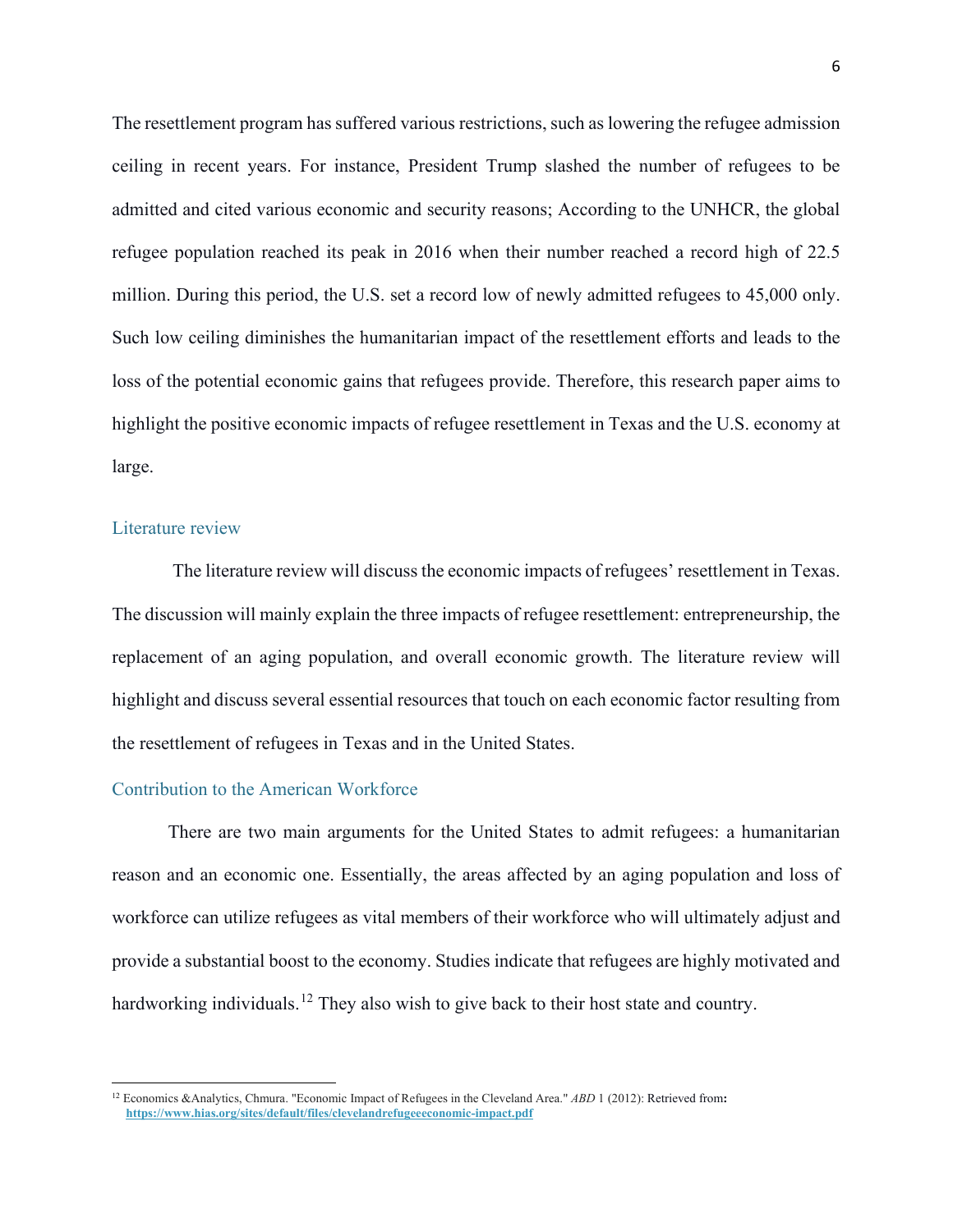As previously related, refugees contribute significantly to the American workforce by filling the needed jobs. Notably, they have a higher employment rate than other immigrants and the native-born U.S. population. Bernstein and DuBois (2018) found out that 78% of refugees arriving in the U.S. are aged between 25 and 44 years.<sup>[13](#page-6-1)</sup> Their relatively young age combined with their work ethic makes them great candidates for the workforce.

Although refugees receive an initial financial assistance to facilitate their resettlement and integration into the community and labor market, their resettlement has a long-term positive contribution to the labor market. Mainly, refugees offer a plethora of affordable labor compared to American citizens. It is also worth noting that the arrival of refugees and their integration into the community solve the problems of the aging workforce. Essentially, most refugees arriving in the U.S. are below 25.[14](#page-6-2) This age bracket consists of the most economically productive individuals who contribute to the economy's growth. Between 2009 and 2011, the male refugees of the working age had a 67% employment rate, while the US-born male had an employment rate of approximately  $60\%$ <sup>[15](#page-6-3)</sup>. The female refugee is equally as likely to take part in both formal and informal employment as female American citizens.

# <span id="page-6-0"></span>Refugees are Entrepreneurs who Drive the Economy and Create Jobs

Apart from their crucial contribution as productive employees in the labor market, refugees create businesses. Refugees are more likely to start their own business than American citizens and other immigrants. In a study to determine the self-sufficiency of refugees, researchers found that many refugees who live in Texas have achieved massive success in entrepreneurship and business

<span id="page-6-1"></span><sup>13</sup> Bernstein, Hamutal, and Nicole DuBois. "Bringing evidence to the refugee integration debate." *Washington, DC: Urban Institute* (2018).

<span id="page-6-2"></span><sup>&</sup>lt;sup>14</sup> Mayda, Anna Maria, Chris Parsons, Giovanni Peri, and Mathis Wagner. "The labor market impact of refugees: evidence from the US resettlement program." *US Department of State Office of the Chief Economist Working Paper* 4 (2017): 2017.

<span id="page-6-3"></span><sup>&</sup>lt;sup>15</sup> Immigrants as economic contributors: "Refugees are a fiscal success story for America." (2018, June 14). Retrieved from <https://immigrationforum.org/article/immigrants-as-economic-contributors-refugees-are-a-fiscal-success-story-for-america/>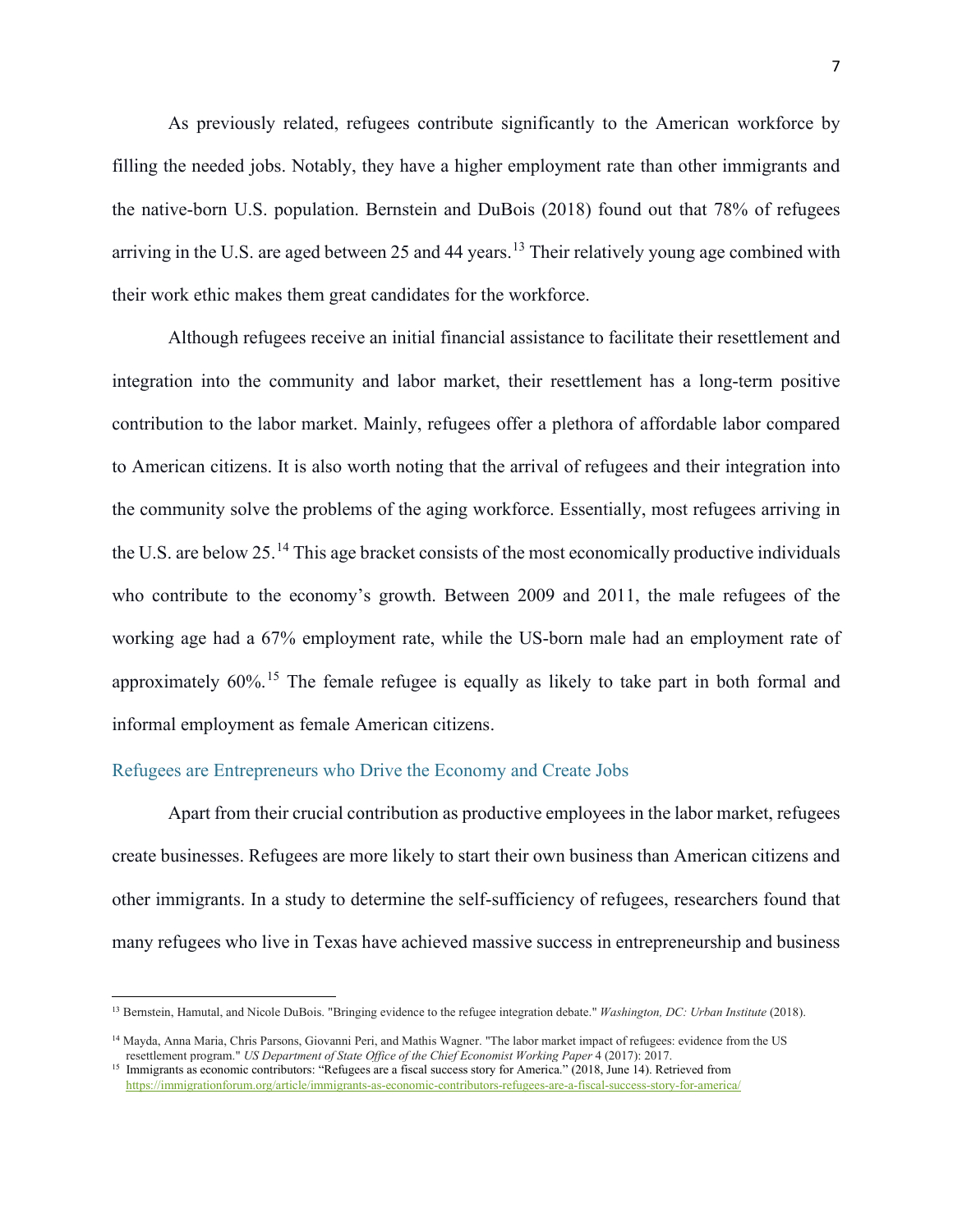ownership.<sup>[16](#page-7-0)</sup> The study suggests that success stories of refugees who have ventured into entrepreneurship are regularly found in popular media and magazines such as The New York Times, Inc., Forbes, and Entrepreneurs. A recent Inc. article highlighted the success stories of refugees in the U.S. A refugee from the Democratic Republic of Congo operated a successful carpentry workshop and another one from Cambodia owned a large grocery shop. Like other entrepreneurs, these resettled refugees focus on measurable results and slowly become selfsufficient.

Refugees also engage in microenterprise initiatives that spur economic growth in local communities. At first, they face challenges before adapting and acculturating to the American culture. However, a little assistance for the resettled refugees could accelerate their adaptation and foster an entrepreneurial spirit. The presence of microenterprise programs in the U.S. offers microcredit to newly resettled refugees who do not have financial collateral. The borrowers are given a three-month grace period before they can start repaying the loans with a  $4\%$  interest.<sup>[17](#page-7-1)</sup> The program started in 2014 with 23 clients, and it had 150 clients in 2015. Notably, the clients maintained a 95% satisfaction rate of loan repayment with an improved credit score. This is one of the success stories among the refugees who have adopted the entrepreneurial culture upon their resettlement. These individuals operate many businesses, including grocery shops, towing transportation, carpentry, and cleaning businesses.<sup>[18](#page-7-2)</sup>

Similarly, refugees have a legacy on American cities, communities, and towns across the country. States with many refugees experience positive economic impacts due to their

<span id="page-7-0"></span><sup>&</sup>lt;sup>16</sup> Fong, Rowena, Noel Bridget Busch, Marilyn Armour, Laurie Cook Heffron, and Amy Chanmugam. "Pathways to self-sufficiency: Successful entrepreneurship for refugees." *Journal of Ethnic & Cultural Diversity in Social Work* 16, no. 1-2 (2007): 127-159.

<span id="page-7-1"></span><sup>&</sup>lt;sup>17</sup> Idris, Mussa. "A Microenterprise initiative among newly resettled refugees in a city of the US south: challenges, successes, and lessons learned." *Annals of Anthropological Practice* 43, no. 2 (2019): 39-52.

<span id="page-7-2"></span><sup>&</sup>lt;sup>18</sup> Idris, Mussa. "A Microenterprise initiative among newly resettled refugees in a city of the US south: challenges, successes, and lessons learned." *Annals of Anthropological Practice* 43, no. 2 (2019): 39-52.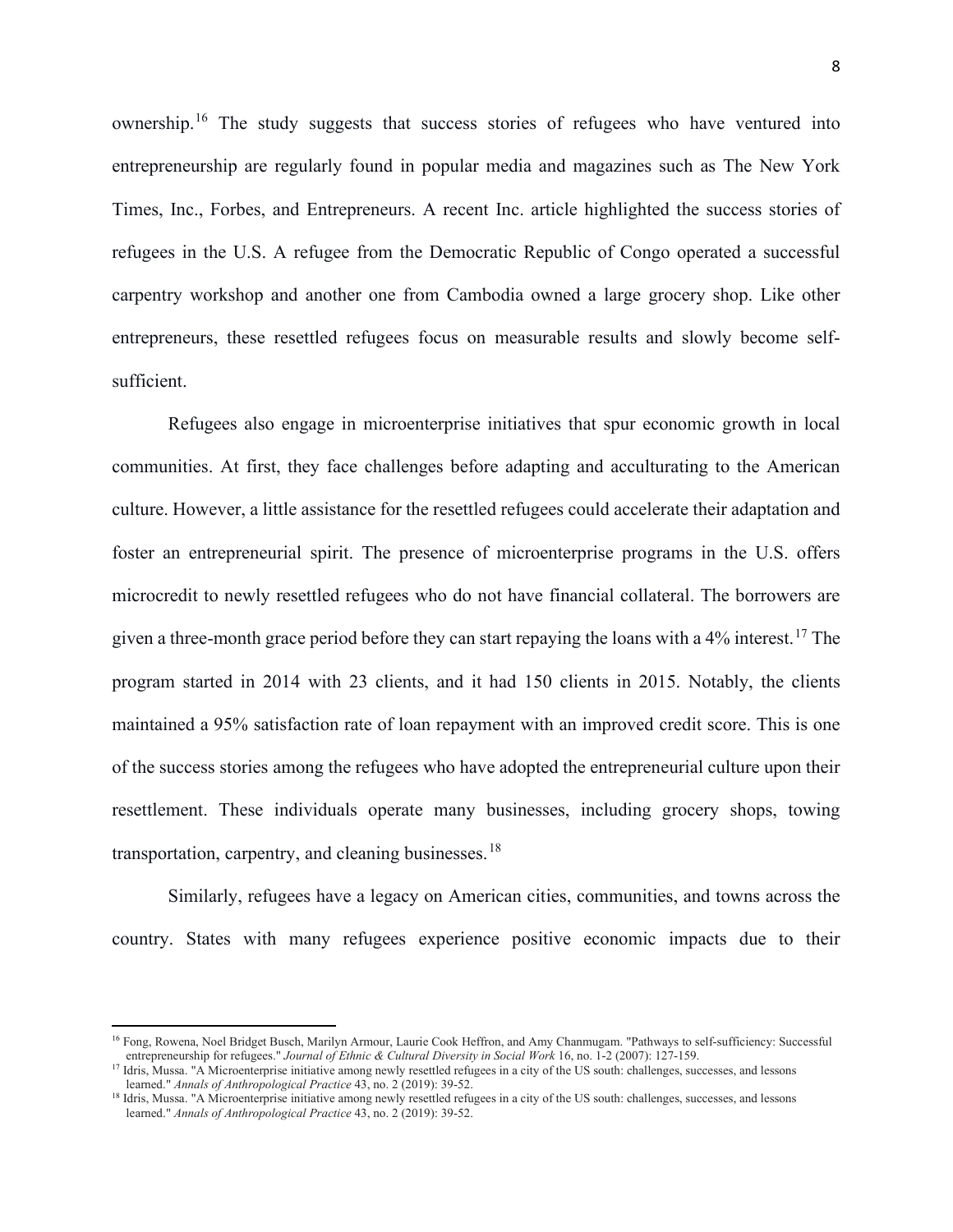entrepreneurial ability.[19](#page-8-1) Refugees have the highest proportion of entrepreneurs compared to other immigrants and US-born citizens. In essence, 13% of refugees are in entrepreneurship compared to 11.5% of non-refugee immigrants and 9% of U.S.-born citizens.<sup>[20](#page-8-2)</sup> In a 2015 study, researchers found out that 181,000 refugee owned businesses that generated about \$4.6 billion in income. Moreover, refugee businesses create thousands of jobs, services, and goods for millions of Americans.

In addition to their contribution to small and medium-sized businesses, refugees have also contributed to large businesses and innovations in the U.S. A few well-known corporations, such as Google (Sergey Brin), WhatsApp (Jan Koum), and PayPal (Max Levchin), were partly started by former refugees.<sup>[21](#page-8-3)</sup> The entrepreneurial spirit portrayed by most refugees is a clear signal of their willingness to contribute to the local economies.

#### <span id="page-8-0"></span>Economic Contribution to the Local and National Economic Growth

Many examples illustrate the positive impacts of refugees to the economy. At Catholic Charities Fort Worth, 100% of the Match Grant program clients are self-sufficient by their 180<sup>th</sup> day in the country. Apart from providing for their families, refugees contribute to the economy and GDP of the U.S. Refugees who enter the U.S. between 18 and 45 years of age remit an average of \$21000 more taxes to the government than they receive in benefits.<sup>[22](#page-8-4)</sup> Another positive impact of the refugee resettlement program is their high employability rate. Notably, 77% of refugees are in a working age, while only 50% of the U.S.-born population is in the working-age group. In

<span id="page-8-1"></span><sup>&</sup>lt;sup>19</sup> New American Economy. "Refugees in Texas: A Snapshot of the Demographic and Economic Contributions of Refugees." (2019). Retrieved from: [https://www.newamericaneconomy.org/wpcontent/uploads/2019/11/Texas\\_refugee\\_MTI.pdf](https://www.newamericaneconomy.org/wpcontent/uploads/2019/11/Texas_refugee_MTI.pdf)

<span id="page-8-2"></span><sup>20</sup> New American Economy. "Refugees in Texas: A Snapshot of the Demographic and Economic Contributions of Refugees." (2019). Retrieved from: [https://www.newamericaneconomy.org/wpcontent/uploads/2019/11/Texas\\_refugee\\_MTI.pdf](https://www.newamericaneconomy.org/wpcontent/uploads/2019/11/Texas_refugee_MTI.pdf)

<span id="page-8-3"></span> $21$  Immigrants as economic contributors: "Refugees are a fiscal success story for America." (2018, June 14). Retrieved from <https://immigrationforum.org/article/immigrants-as-economic-contributors-refugees-are-a-fiscal-success-story-for-america/>*.*

<span id="page-8-4"></span><sup>22</sup> International Rescue Committee (IRC). "*The Future of Refugee Welcome in the United States." (2017).*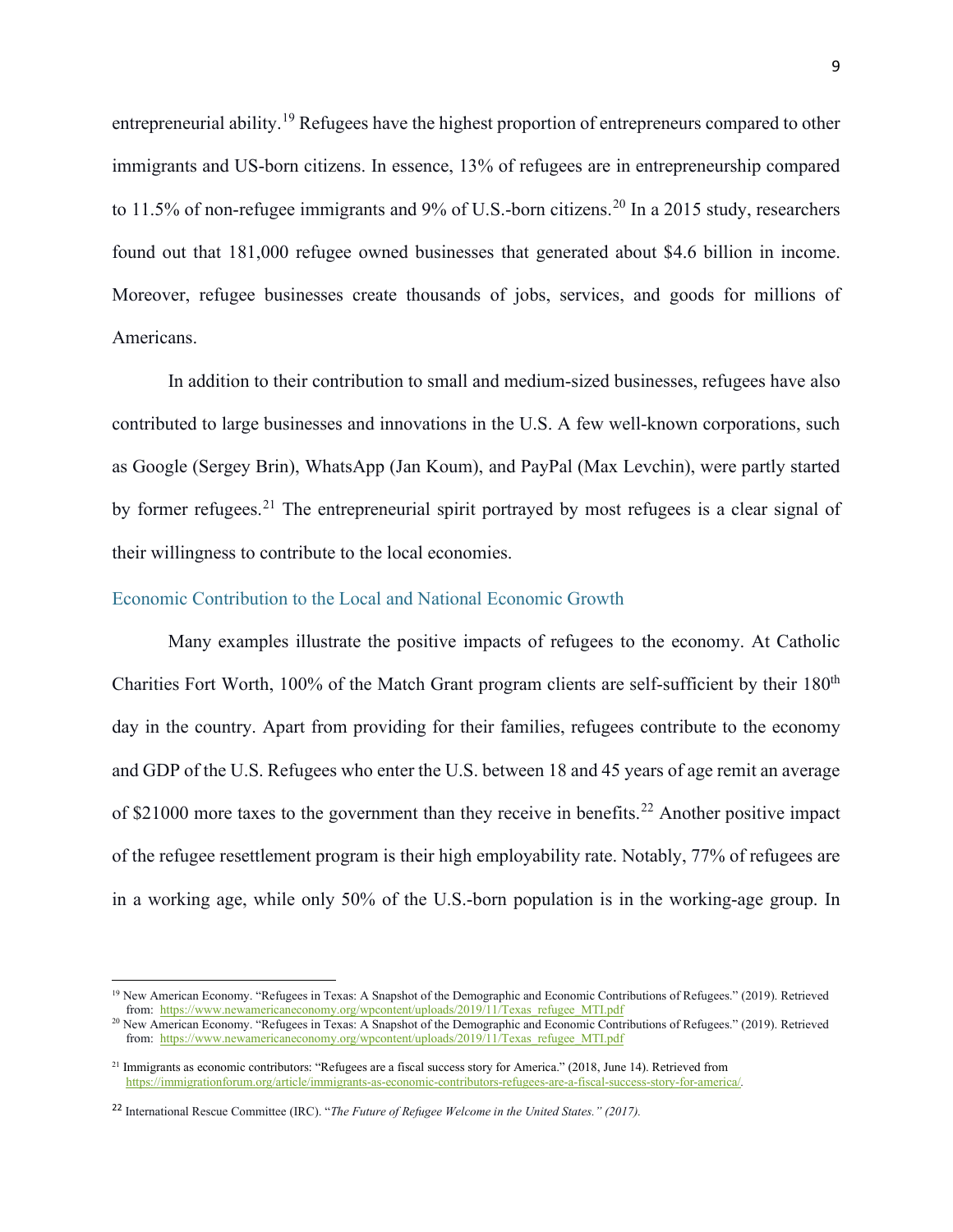addition, the long-term impact of the resettlement program benefits the economy by bringing millions of dollars to states, stimulating local businesses, and creating job opportunities.

Studies indicate that a newly resettled refugee earns an annual income of approximately \$21000 which is usually spent locally, making their local economies more vigorous. Refugees start with a low income, but they drastically increase their earnings overtime. Fifteen years into their resettlement, their income reaches \$37000/year. At the same time, those who have lived in the U.S. for 25 years have an increased income of \$51000.<sup>[23](#page-9-1)</sup> This income is higher than the median income of U.S. households. The continuous growth of their annual income reflects the refugee's propensity to invest in human capital and valuable skills. After several years, refugees become homeowners at a higher rate than non-refugee immigrants. They also contribute a significant amount of taxes which benefits the different levels of government. In 2015, refugees earned a total income of  $$77.2$  billion and paid \$20.9 billion in taxes.<sup>[24](#page-9-2)</sup>

#### <span id="page-9-0"></span>Methodology

The methodology will outline and explain framework and tools used in data analysis. It provides in-depth information about the methods and justification for their usage. The chapter will also elucidate various stages of the study that include the selection of participants, data collection, and data analysis. The methodology section also describes the role of the researcher in relations to reflexivity. The chapter will end with findings and discussions relating to the economic impacts of the refugees in Texas. Noteworthy, the findings section will give a comprehensive report from the interviews and focus groups from the participants of the study.

<span id="page-9-1"></span><sup>&</sup>lt;sup>23</sup> Immigrants as economic contributors: "Refugees are a fiscal success story for America." (2018, June 14). Retrieved from <https://immigrationforum.org/article/immigrants-as-economic-contributors-refugees-are-a-fiscal-success-story-for-america/>

<span id="page-9-2"></span><sup>&</sup>lt;sup>24</sup> Kerwin, Donald. "The US refugee resettlement program—A return to first principles: How refugees help to define, strengthen, and revitalize the United States." *Journal on Migration and Human Security* 6, no. 3 (2018): 205-225.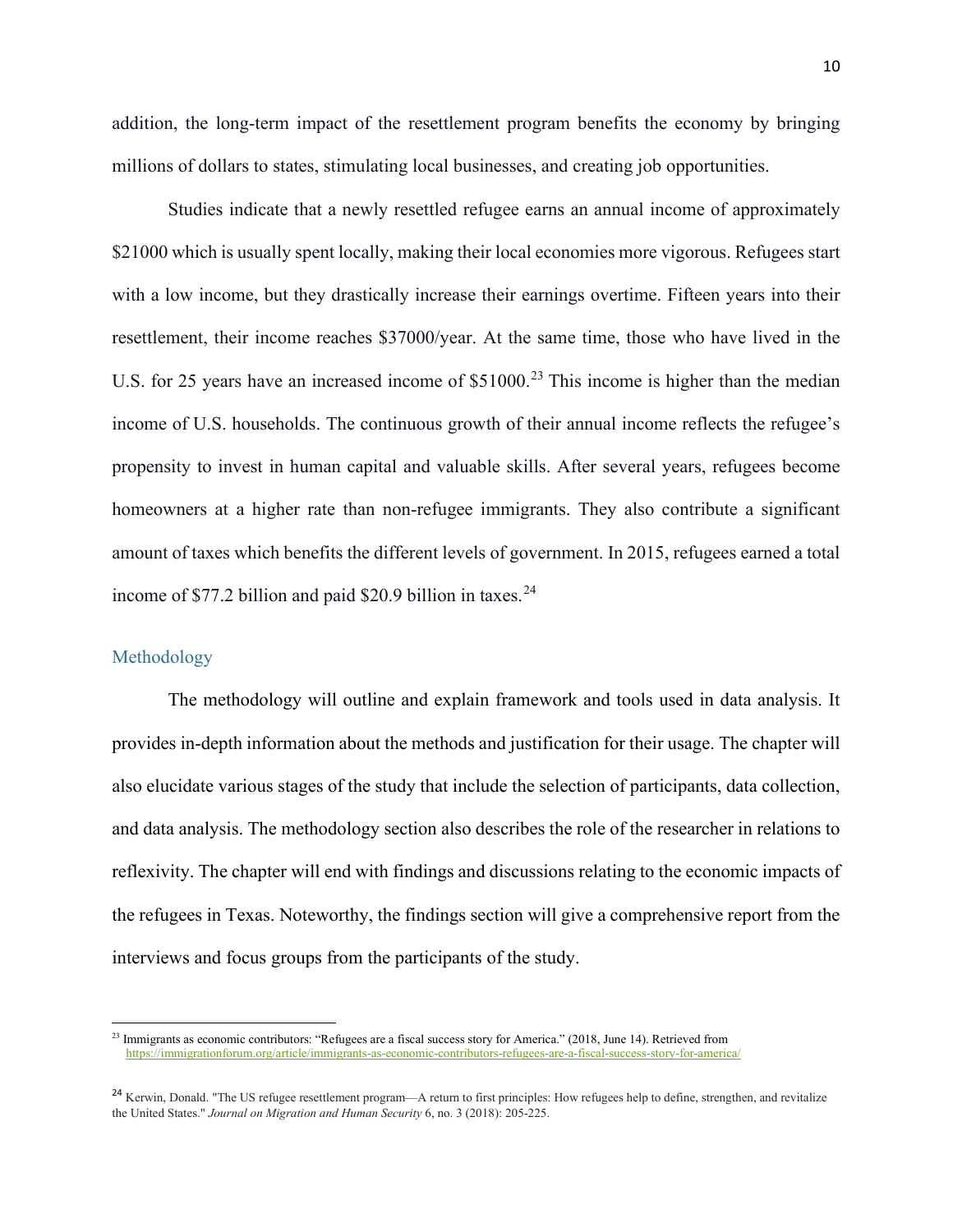The current study involved conducting interviews with both refugees and refugee resettlement professionals professionals who provide services to the refugees. The interviews and surveys entailed discussing multiple truths that were presented to the participants in form of questionnaire. The researcher drew on interpretive paradigm to inform certain social aspects of the study within the social constructivist approach. The primary focus of this research was to investigate and understand the economic impacts of the refugee's settlement in Texas and the United States.

# <span id="page-10-0"></span>Logic of Inquiry

The data collection and analysis of the findings are guided by an interpretive paradigm, which serves as a supplement to the transformational research. The interpretive paradigm explores a social order through the collection of subjective data and the detection of trends in the responses of participants. The interpretative paradigm is a type of qualitative research method<sup>25</sup>. Instead of a single, unchanging reality, this research paradigm suggests that reality is a collection of human experiences rather than a single, objective truth.<sup>[26](#page-10-2)</sup> Investigating phenomena in more depth may be accomplished by taking into consideration the experiences of individuals as well as their social environments, among other things. This study procedure evaluates the world according to this viewpoint, which believes that reality cannot be apprehended in isolation from its surrounding environment. This is a suitable paradigm for evaluating the perceived implications of refugee

<span id="page-10-1"></span><sup>25</sup> Bhattacherjee, A. (2012). *Social science research: Principles, methods, and practices*. University of South Florida.

<span id="page-10-2"></span><sup>26</sup> Sulaiman-Hill, Cheryl MR, and Sandra C. Thompson. "Sampling challenges in a study examining refugee resettlement." *BMC international health and human rights* 11, no. 1 (2011): 1-10.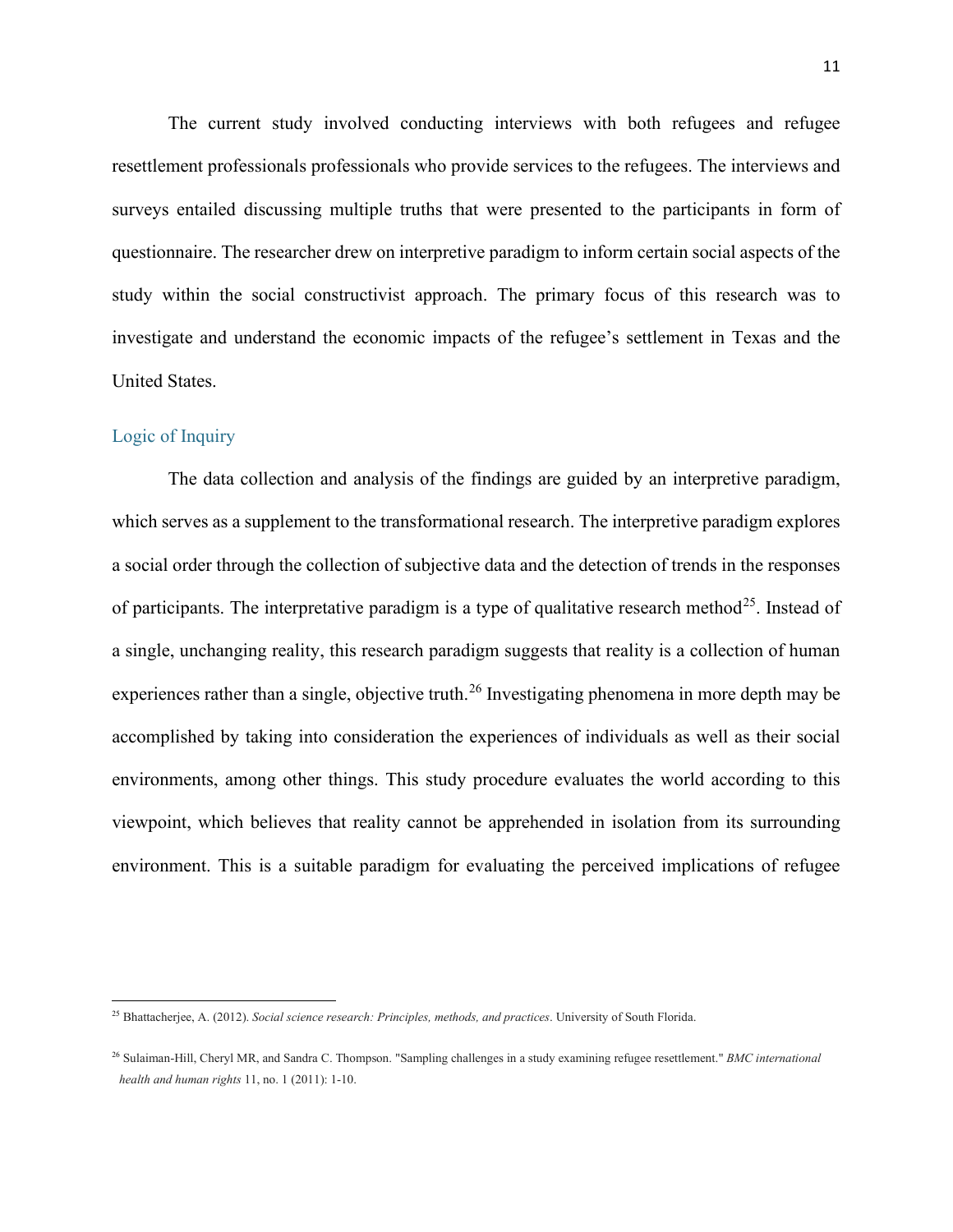resettlement on a community as a result of the fact that the responses of the participants will be impacted by their socio-historical backgrounds.

#### <span id="page-11-0"></span>Research Setting and participants

I adopted a chain-referral method as the sampling technique for this inquiry. Chain-referral method is a non-probability sampling technique in which the participants or samples have characteristics that are rare to find. It was with great care that the initial participants were selected, with consideration given to their capacity to meet the inclusive conditions. In order to participate in the study, the participants were asked to forward the invitation to any additional professionals whom they believed might meet the eligibility requirement. When it was time to start the study, the researcher reached out to all of the potential participants through email or phone in the first week of January this year. The study also used an exclusion criterion. Those who were excluded from the study entailed refugees who resettled with less than one year, those who were still residing within the refugee camps, and other immigrants who did not have a refugee status. Ineligible participants were unable to complete the questionnaire because they did not meet the prerequisites for participation. Participants did not get any monetary compensation for their efforts. There were no individuals or particular groups who may have benefited directly from this study, and there were no negative consequences.

Thirty potential volunteers were contacted (20 refugees and 10 refugee resettlement professionals) to take part in survey. Everyone who took part in the survey completed it, resulting in a 100 percent rate. There were no at-risk populations represented among the potential participants in the pool of participants. We acquired written consent from each and every participant prior to allowing them to take part in the survey questionnaires. Before the interview began, the participant formed an informed consent. They were also given the opportunity to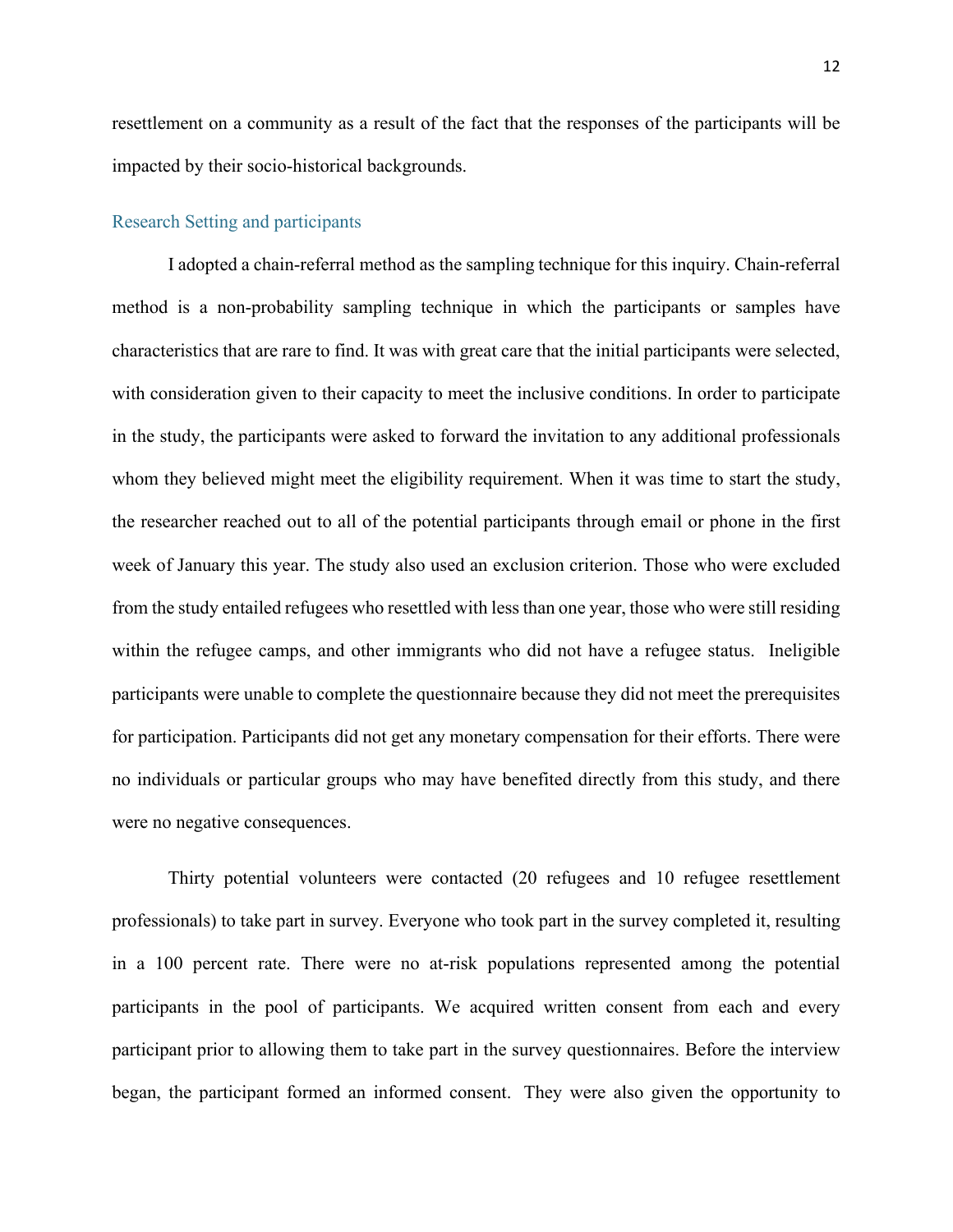participate or decline participation based on the extent to which they felt that their anonymity was guaranteed.

#### <span id="page-12-0"></span>Methods of Data Collection

<span id="page-12-1"></span>The anonymous survey consisted of ten questions: five questions for the refugees, and five questions for the resettlement service providers. It was required to ask two multiple-choice demographic questions in order to get information on the respondents' professional association and their participation in the larger community. The questions were designed to be brief and straightforward. There were three short-essay questions on each component of the economic effect evaluation, with one question on each component. There were three short-essay questions on each component. A series of optional multiple-choice questions about a specific variable associated with that component of the impact assessment followed each short essay question; these were yes or no questions. When answering the multiple-choice questions, respondents were given an opportunity to support their claims if they chose to. Noteworthy, I performed the investigation using the transformative research idea as a guide. In order to capture developing themes, the transcripts were reviewed numerous times and then analyzed using thematic analysis.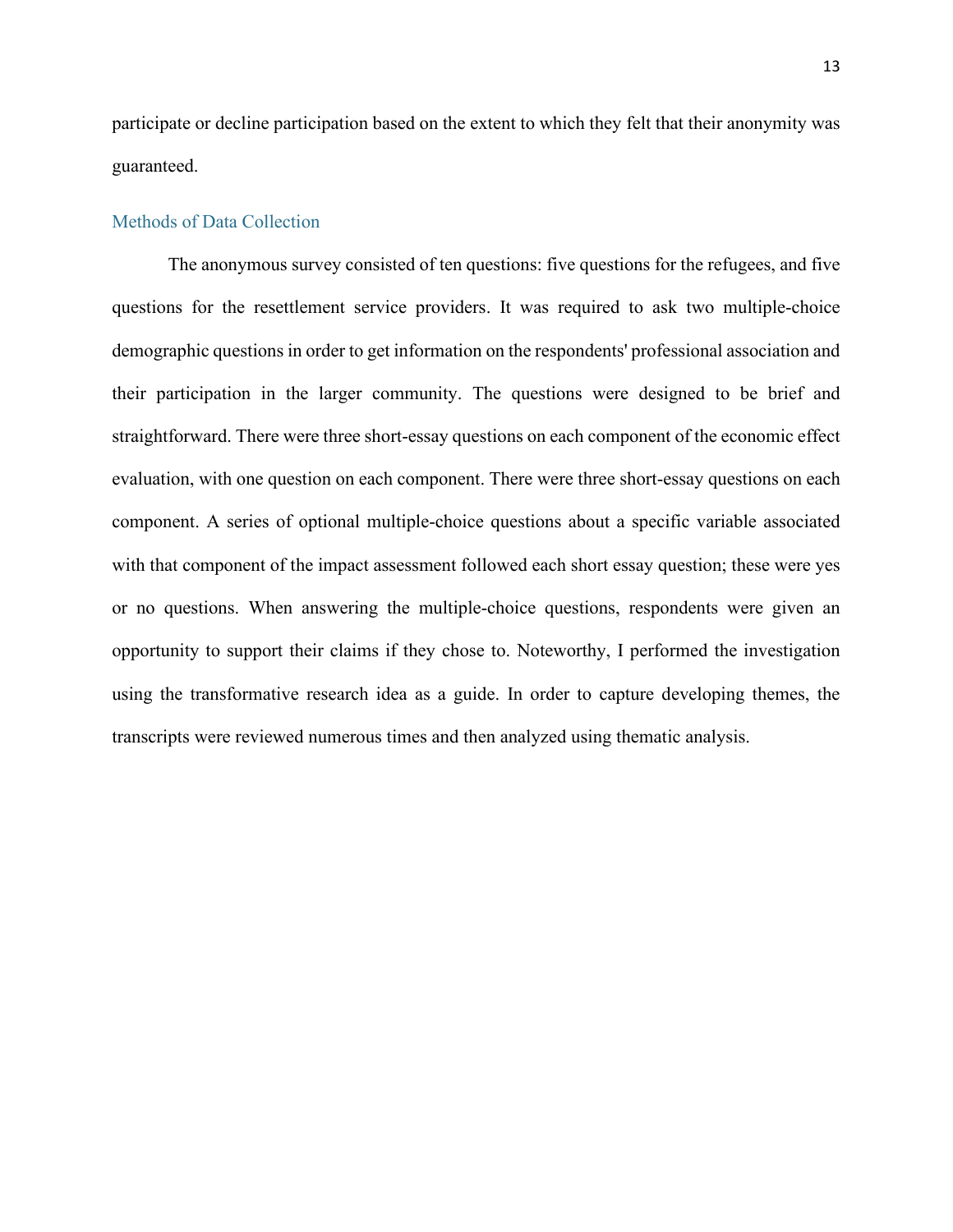<span id="page-13-0"></span>Sample of the questionnaire for the refugees

|    | 1. What was the reason why you resettled to this region from your country/ region of birth? |
|----|---------------------------------------------------------------------------------------------|
|    | Select appropriately,                                                                       |
|    | Work<br>a)                                                                                  |
|    | Studies<br>b)                                                                               |
|    | Join family<br>c)                                                                           |
|    | Natural disasters<br>d)                                                                     |
|    | War<br>e)                                                                                   |
|    | f<br>Other                                                                                  |
|    | If "other" kindly state the reason below.                                                   |
|    |                                                                                             |
| 2. | Have you indulged in any form of business or employment here in Texas?                      |
|    | Yes<br>a.                                                                                   |
|    | No<br>b.                                                                                    |
|    | State the kind of business / employment.                                                    |
|    |                                                                                             |
|    |                                                                                             |
| 3. | Do you feel that refugee resettlement has a positive impact on the economy of Texas?        |
|    |                                                                                             |
|    |                                                                                             |
|    |                                                                                             |
|    |                                                                                             |
|    |                                                                                             |
|    |                                                                                             |
|    |                                                                                             |
|    | What economic impacts do you think refugee resettlement has on Texas?                       |
|    | 1                                                                                           |
|    | 2                                                                                           |
|    | 3                                                                                           |
|    | 4                                                                                           |
|    |                                                                                             |
|    |                                                                                             |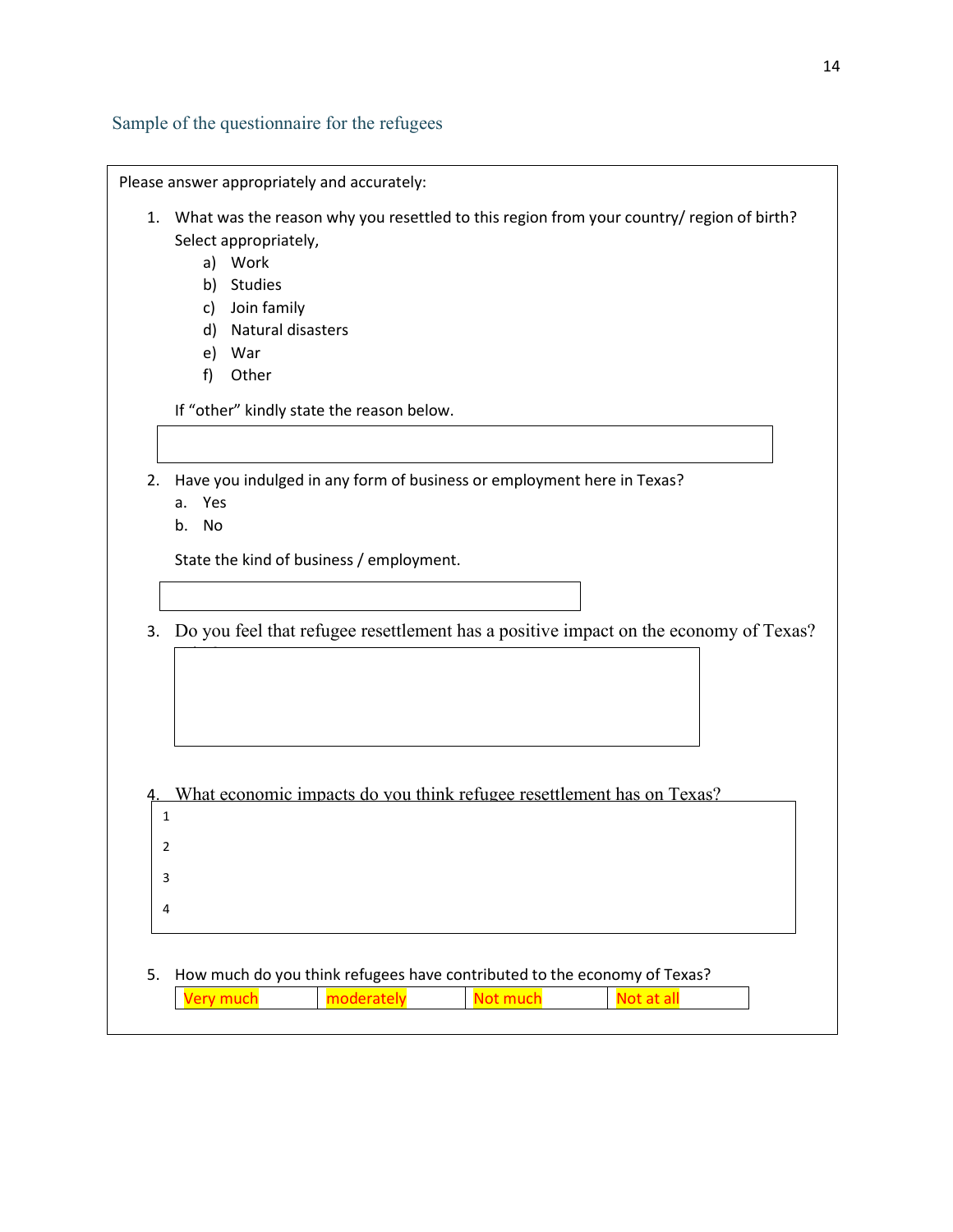Sample questionnaire for the refugee services professionals.

|    | Please answer the following questions diligently:                                   |                                                                        |  |                       |  |  |
|----|-------------------------------------------------------------------------------------|------------------------------------------------------------------------|--|-----------------------|--|--|
| 1. | What is the approximate number of refugees you have delt with in the past on month  |                                                                        |  |                       |  |  |
|    | period?                                                                             |                                                                        |  |                       |  |  |
|    |                                                                                     |                                                                        |  |                       |  |  |
| 2. | How cooperative would you say the resettled refugees in Texas are?                  |                                                                        |  |                       |  |  |
|    | <b>Moderately cooperative</b><br>Very cooperative<br>Not at all<br>Less cooperative |                                                                        |  |                       |  |  |
|    | Please explain your choice below.                                                   |                                                                        |  |                       |  |  |
|    |                                                                                     |                                                                        |  |                       |  |  |
|    |                                                                                     |                                                                        |  |                       |  |  |
|    |                                                                                     |                                                                        |  |                       |  |  |
|    |                                                                                     |                                                                        |  |                       |  |  |
|    |                                                                                     |                                                                        |  |                       |  |  |
| 3. |                                                                                     | Are most of the refugees in the area indulged in business?             |  |                       |  |  |
|    | Yes<br>a.                                                                           |                                                                        |  |                       |  |  |
|    | b. No                                                                               |                                                                        |  |                       |  |  |
|    |                                                                                     |                                                                        |  |                       |  |  |
|    | If yes, please clarify the type of businesses they are involved in                  |                                                                        |  |                       |  |  |
|    |                                                                                     |                                                                        |  |                       |  |  |
|    | small businesses                                                                    | scalable startups                                                      |  | large companies       |  |  |
| 4. |                                                                                     |                                                                        |  |                       |  |  |
|    | Yes<br>a.                                                                           | Are any refugees involved in employment? What type?                    |  |                       |  |  |
|    | No<br>b.                                                                            |                                                                        |  |                       |  |  |
|    |                                                                                     |                                                                        |  |                       |  |  |
|    | Part-time employees                                                                 | Agency workers                                                         |  | <b>Casual workers</b> |  |  |
| 5. |                                                                                     | How would you describe the impact of refugees to the economy of Texas? |  |                       |  |  |
|    |                                                                                     |                                                                        |  |                       |  |  |
|    |                                                                                     |                                                                        |  |                       |  |  |
|    |                                                                                     |                                                                        |  |                       |  |  |
|    |                                                                                     |                                                                        |  |                       |  |  |
|    |                                                                                     |                                                                        |  |                       |  |  |
|    |                                                                                     |                                                                        |  |                       |  |  |
|    |                                                                                     |                                                                        |  |                       |  |  |
|    |                                                                                     |                                                                        |  |                       |  |  |
|    |                                                                                     |                                                                        |  |                       |  |  |
|    |                                                                                     |                                                                        |  |                       |  |  |
|    |                                                                                     |                                                                        |  |                       |  |  |
|    |                                                                                     |                                                                        |  |                       |  |  |
|    |                                                                                     |                                                                        |  |                       |  |  |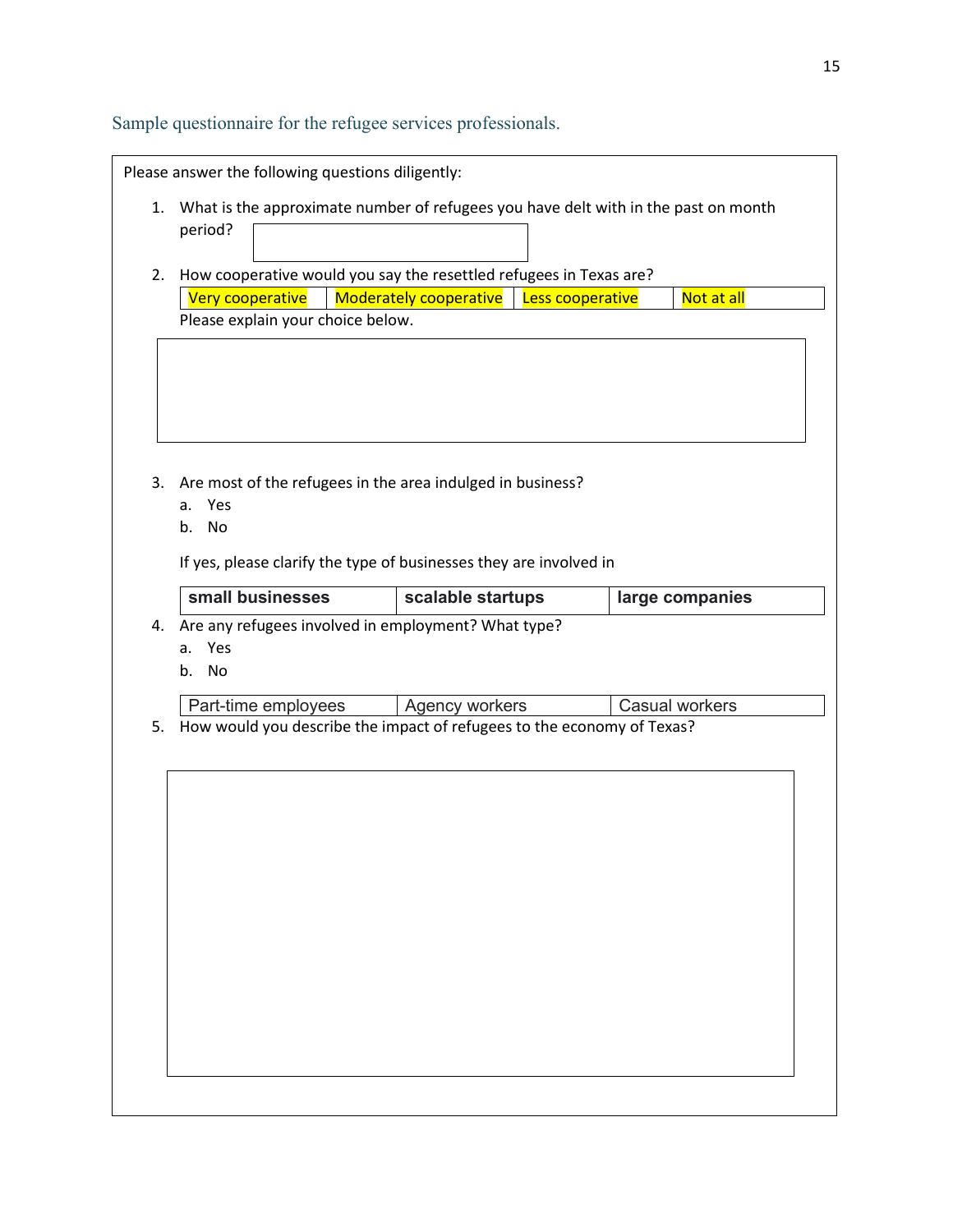#### Data analysis

Due to the nature of this exploratory study, the information gathered from the multiplechoice questions can only be used to define the demographic features of participants and the amount to which they agree with certain claims. The qualitative data was examined using approaches that relied on words. These strategies are particularly well suited for inquiries with limited responses. First, words were classified into categories based on whether they related to activity, quality or value, place, or person. Following that, the number of times a word was repeated was recorded. Finally, the scissor and sort technique were used to develop themes for the study. The responses to the short-essay questions were analysed using this approach to identify common themes. It is necessary to proofread the material and clip out any relevant quotations before using the scissor and sort approach, commonly known as the cut and paste method. There was a brief summary of the context in which each quotation was derived on the back of each quote. Quotes that were similar in nature were grouped together, and each group was given a name that served as the theme for the whole collection. Using evidence to create a hypothesis about the phenomena under investigation, an interpretative method is employed. The use of repeated words is essential in clarifying the concepts being discussed. Themes derived from transcripts of short-essay questions, along with Likert-scaled ratings, presented a rough picture of the impact of refugee resettlement from the perspective of those who were engaged.

### <span id="page-15-0"></span>Findings and discussions

#### <span id="page-15-1"></span>Respondents

The research questions were presented to thirty participants. Among them, twenty were resettled refugees while ten were refugee services professionals. The sample of resettled refugees was similar to other refugees and their answers to the survey questions to be generalized to the entire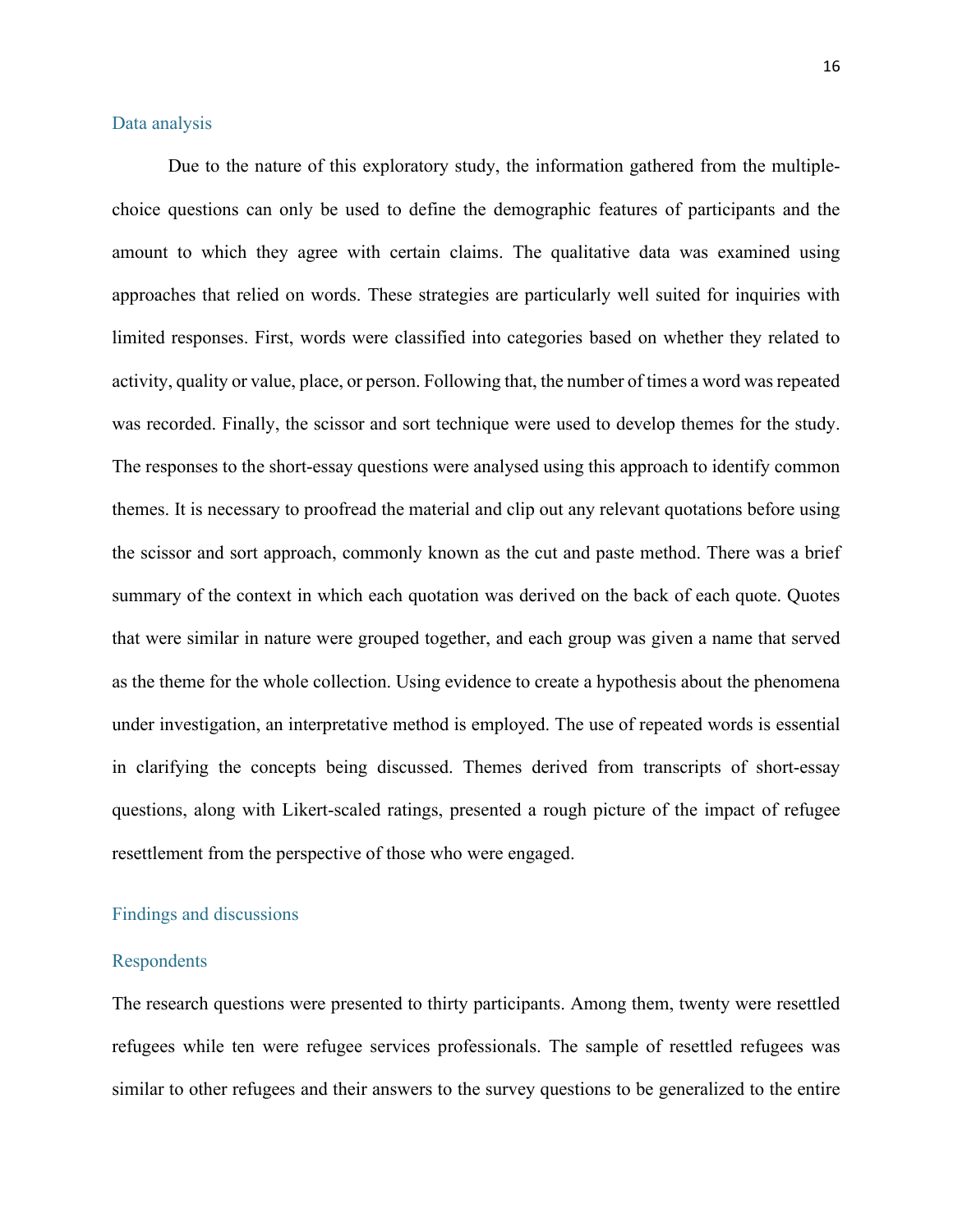resettled refugee's community. When selecting the study participants, I ensured to include the respondents that have similar characteristics to the resettled refugees. As such, one of the inclusion criteria was age. The participants needed to be aged between 24 and 60 years which is the average age of the refugees in Texas. Also, the sample was selected from individuals who have the refugee'sstatus to differentiate them from other immigrants. Also, the study only included political refugees. The researcher first asked the respondent about what brought them to Texas. Therefore, the study only included those who migrated to Texas to seek a safe haven which is the fundamental characteristic of the entire refugee population.

As shown by the absence of negative quality or magnitude phrases, respondents did not mention any potential negative consequences as a result of refugee resettlement's influence on the overall impact of the local community. As indicated by the responses to an open-ended question on the social impact of refugees in the county, several sectors of society have benefited from the resettlement of refugees from Syria, Iraq, and other countries. There are other benefits including "a deeper knowledge of people" and "being motivated by refugees when they hear their stories." Refugees have also had favourable economic implications, according to the comments, with many stating that they are "productive employees," "employers themselves," and useful to the "overall economic success of the city," among other things. When it came to the economic impact, the bulk of the comments had a consistent theme: "contributions to the economy." In response to questions regarding the social and environmental repercussions of refugee resettlement, economic considerations were also prominent in the responses received.

#### <span id="page-16-0"></span>Jobs and Labor supply

*Figure 1.1 below illustrates the employment status of resettled refugee*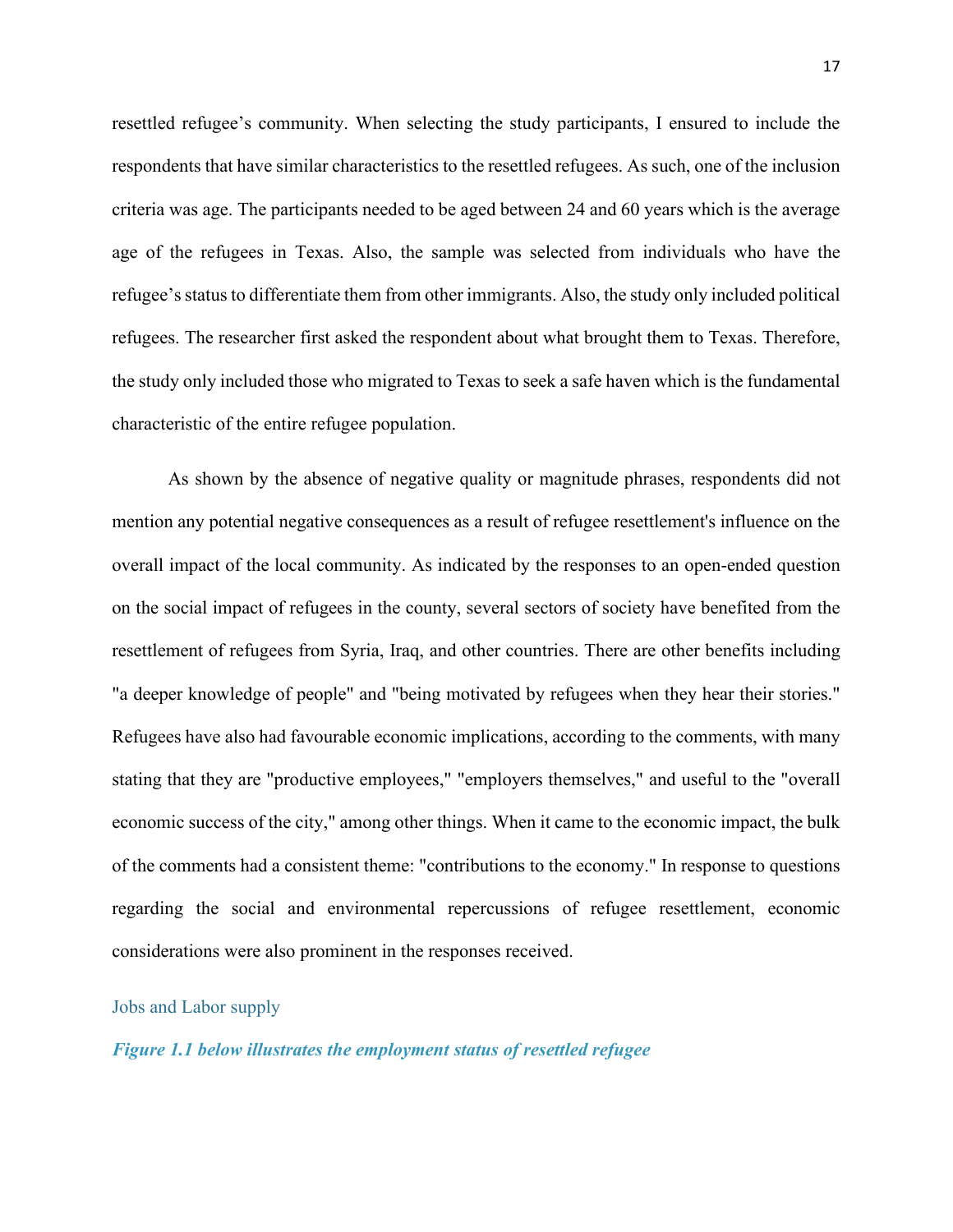# Employment Status of Resettled Refugees



The pie chart above represents the employment status of resettled refugees in Texas. The bulk of the twenty refugee responses (fifteen out of twenty) said that they are employed, with 75% of those who responded agreeing with this statement. The sample demonstrates that the great majority of refugees in Texas are employed and, as a result, have a positive impact on the economic growth of the region and the United States in general, as demonstrated in the previous section.

*Figure 1.2 below represents an analysis of the employees by type.*

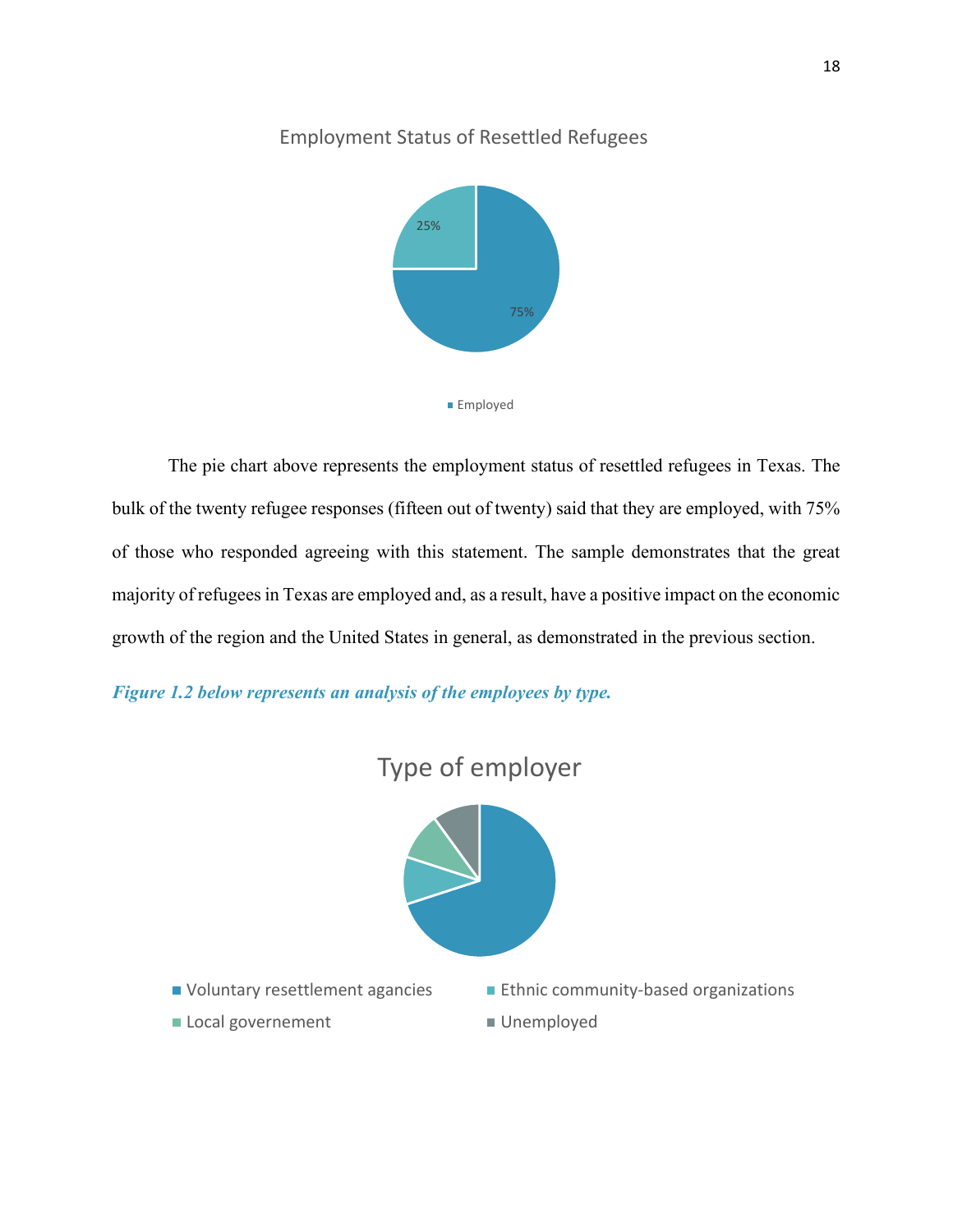From the above pie chart, sixteen of the twenty refugee survey respondents successfully answered virtually every multiple-choice question, with the remaining fifteen to eighteen respondents completing the short survey questions. Twenty-one respondents (70 percent) were employed by voluntary resettlement agencies, two (10 percent) by ethnic-community-based organisations, and two (10 percent) by local governments, according to the survey.

*Figure 1.3 is a graph showing years of experience among the resettled refugee workers*



Work Experience

The histogram above shows the work experience of resettled refugees in Texas. Among the twenty respondents, one (5 percent) had between three and six years of experience working or volunteering with refugee populations, whereas seventeen of the twenty (85 percent) had at least 10 years of experience working or volunteering with refugee populations. Ten percent of those who answered the survey had worked or volunteered in Texas for a period of ten years or more, with the remaining two percent having lived or worked in the state for between six and nine years.

# <span id="page-18-0"></span>Small business

*Figure 1.4 is a graph illustrating the degree of involvement of the refugees in the labor market and small businesses*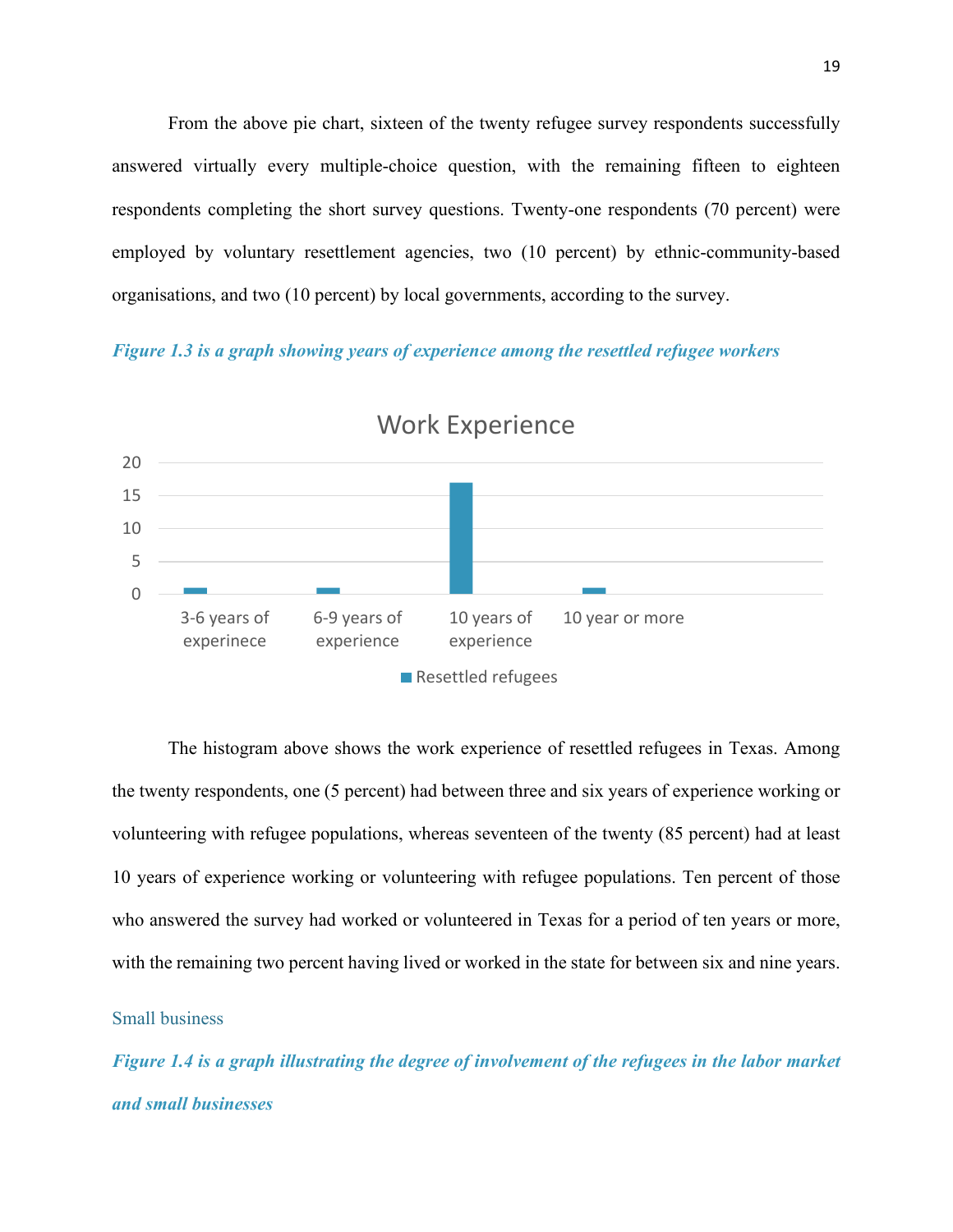

Eighty percent of refugees revealed that they once operated a business in Texas. In comparison thirty percent of other non-refugee immigrants own business in Texas state. The study also revealed that twenty percent of refugees had never operated a business in the region in response to the question on business ownership. An online poll of 11 people revealed that the majority (55 percent) of those who responded expressed an interest in starting a business in Texas. Seven members of the group are the owners of a small business, with the remaining four members owning a scalable startup.

Among refugee services professionals, the response rate was 90 percent, with nine out of the ten participants who were surveyed responding to every question on the questionnaire. Eighty percent of the nine respondents who answered the questionnaire for refugee services professionals indicated they were aware of refugees who owned businesses and believed the number of businesses owned by refugees was higher than the national average. Among those who responded, seven (70 percent) felt that the majority of refugees were employed, whilst the other two believed that the majority of refugees were unemployed and reliant on government help for their subsistence (70 percent).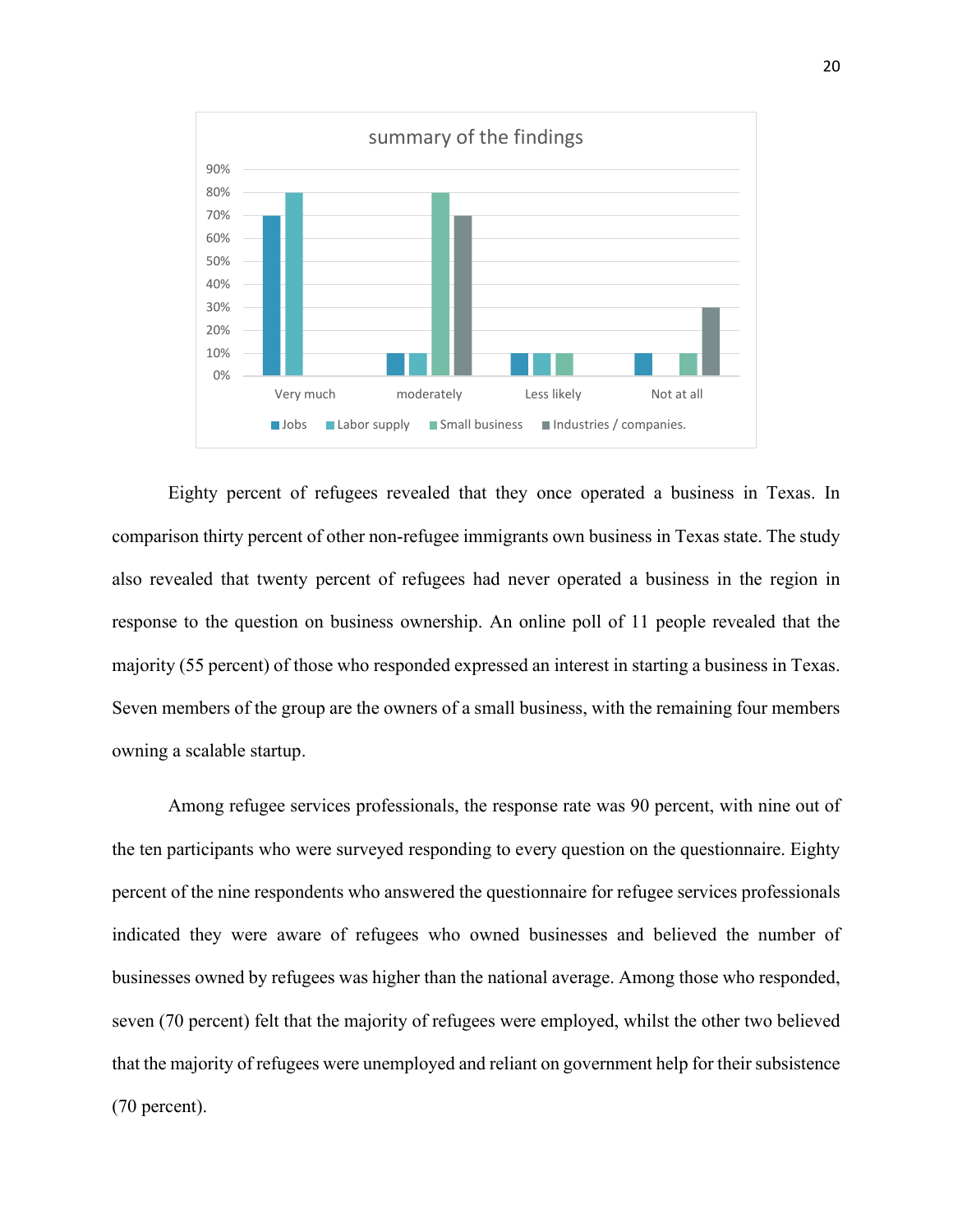| Economic impact | Very much | moderately | Less likely | Not at all |
|-----------------|-----------|------------|-------------|------------|
| Jobs            | 70%       | 10%        | 10%         | 10%        |
| Labor supply    | 80%       | 10%        | 10%         | $0\%$      |
| Small business  | $0\%$     | 80%        | 10%         | 10%        |
| Industries      | $0\%$     | 70%        | $0\%$       | 30%        |
| companies.      |           |            |             |            |

**Table 1.1 illustrates involvement of refugees in the labor market and small businesses**

Overall, it can be seen that the vast majority of refugees (approximately 75 percent) were either involved in business or employed, or a combination of the two. This may be considered the foundation of economic growth because a large portion of the taxes collected comes from small and medium-sized firms as well as the labor market and employment.

## <span id="page-20-0"></span>DISCUSSIONS

Refugees have qualities that increase their marketability. As compared to non-refugee immigrants, refugees have a greater level of educational attainment: they are more likely to completed high school and are about equally likely to have completed college.<sup>[27](#page-20-1)</sup> In the process of imitating a country's local economy, refugees contribute to the growth of the country's gross domestic product  $(GDP)$ .<sup>[28](#page-20-2)</sup> One of the most important outcomes of humanitarian assistance has

<span id="page-20-1"></span><sup>27</sup> Baez, Javier E. "Civil wars beyond their borders: The human capital and health consequences of hosting refugees." *Journal of development economics* 96, no. 2 (2011): 391-408.

<span id="page-20-2"></span><sup>28</sup> Taylor, J. Edward, Mateusz J. Filipski, Mohamad Alloush, Anubhab Gupta, Ruben Irvin Rojas Valdes, and Ernesto Gonzalez-Estrada. "Economic impact of refugees." *Proceedings of the National Academy of Sciences* 113, no. 27 (2016): 7449-7453.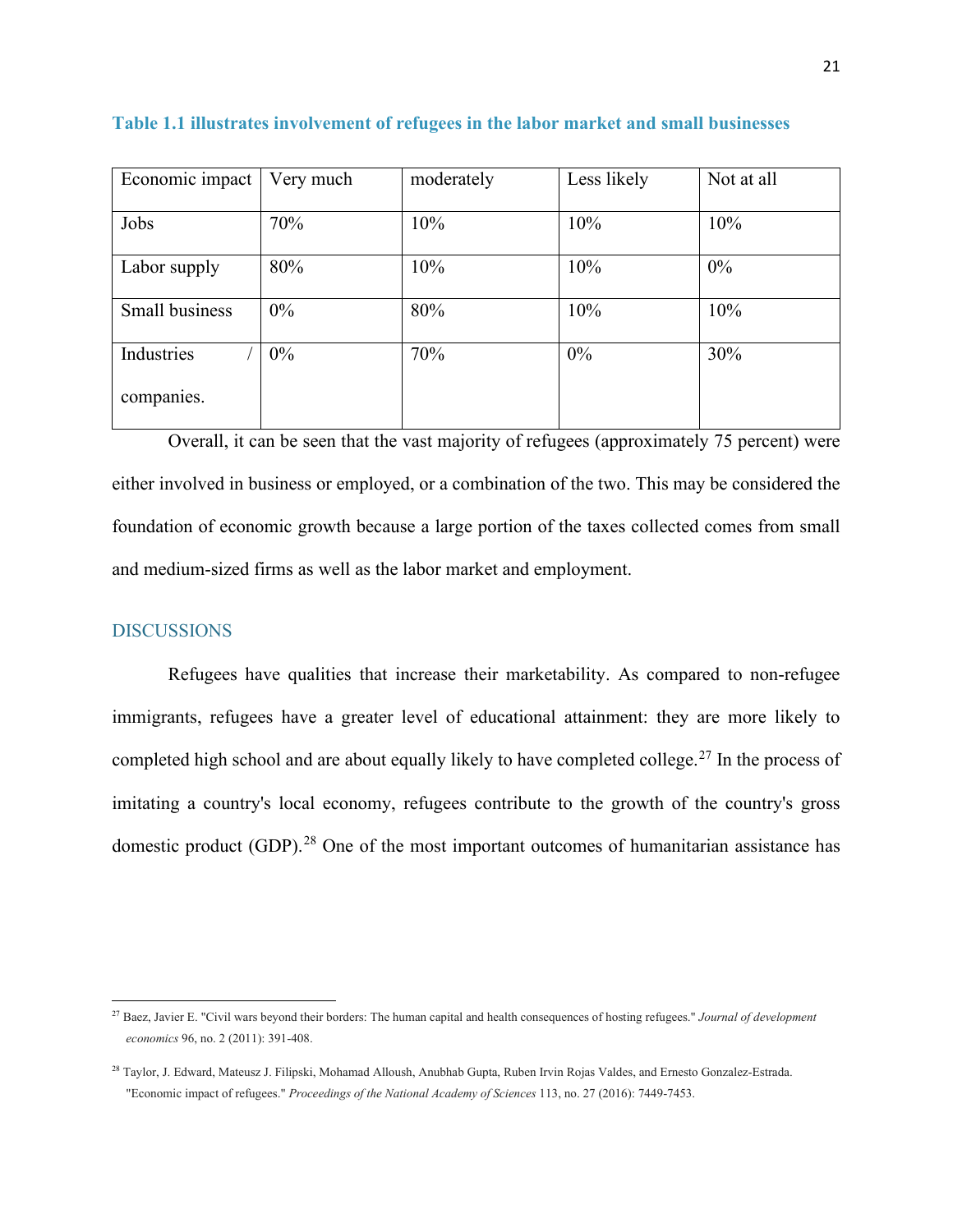been the establishment of work opportunities for Texans, who are now experiencing high unemployment rates.<sup>[29](#page-21-0)</sup>

According to the findings of a research conducted on the organisation and administration of the refugee regime in Texas, the relief programme directly employed around 600 people on a full-time basis in the region. In addition to directly benefiting the economy, participants from other countries working in government ministries and non-governmental organisations contribute to the development of human resources as well as the strengthening of national and local capacities to administer disaster relief programmes and respond to national calamities. Some estimates show that local wages have been forced down as a result of the inflow of refugees, despite the fact that they have given a cheap and conveniently available labour supply for both smallholder and estate agricultural sectors in places where seasonal labour shortages previously occurred. These variables all contribute to the area's GDP growth, and as a result, the general public gains confidence in the existing leaders and politicians' abilities to achieve their objectives.

Using the findings of this study on the impacts of refugee resettlement on the community, further conversations on how to analyze the impact of refugee resettlement and other social programmes on the community may be facilitated. The collection of information, networking, collaboration, and data analysis are all required for the progress of social services. However, while data collection in social work environments is frequently viewed as bureaucratic,<sup>[30](#page-21-1)</sup> the data may be examined using a transformational or other social justice paradigm to empower communities and improve treatment delivery as well as relationships with the wider community.

<span id="page-21-0"></span><sup>&</sup>lt;sup>29</sup> Global Detroit. "Economic Impact of Refugee in Southeast Michigan. Detroit, MI: Global Detroit." (2014).

<span id="page-21-1"></span><sup>30</sup> Kerr, Sari Pekkala, and William R. Kerr. "Economic impacts of immigration: A survey." (2011).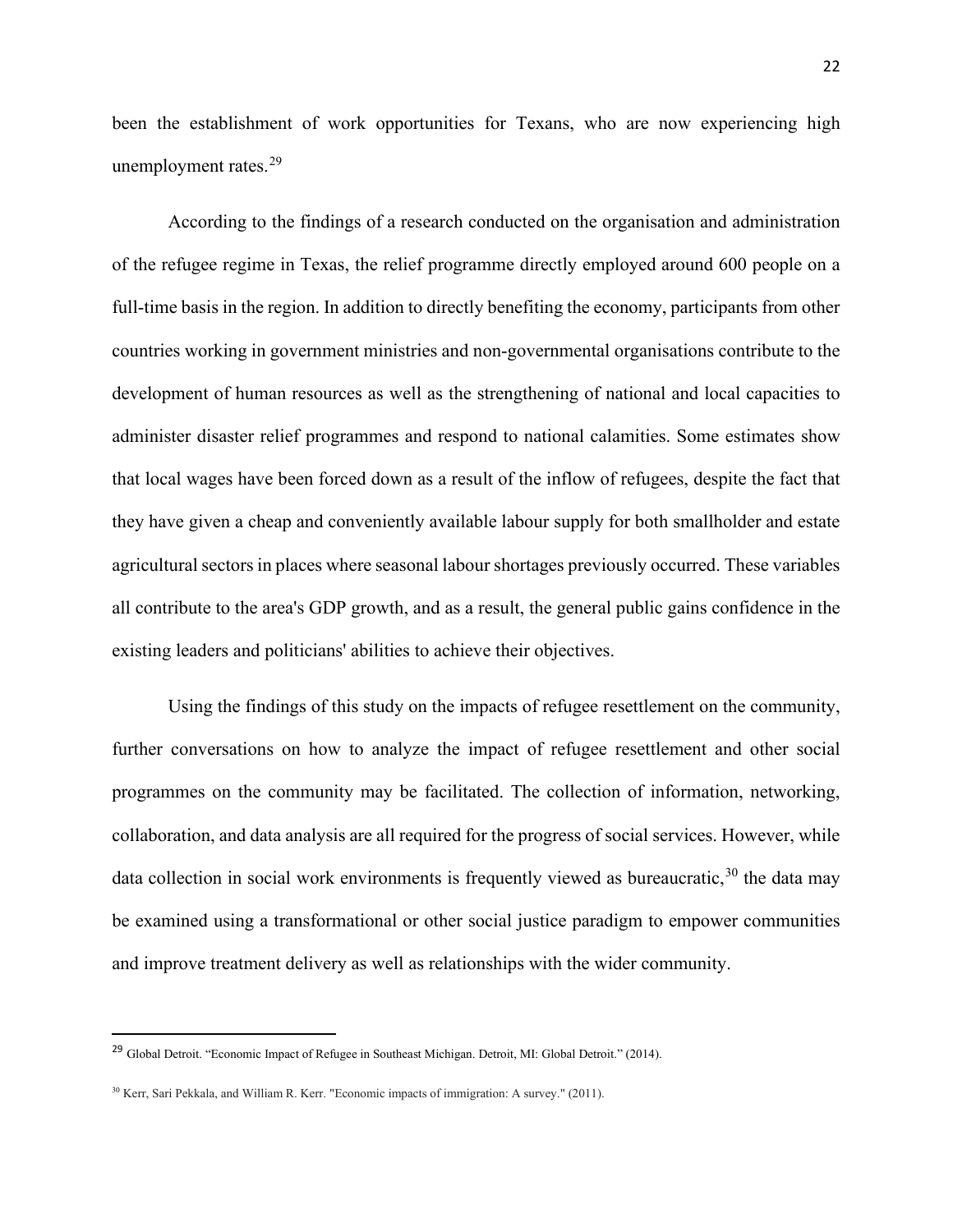#### <span id="page-22-0"></span>Assumptions and limitations

#### <span id="page-22-1"></span>The Issues of Trust and Mistrust in Research with Refugees

*The primary challenge in research among refugees stems from issues of mistrust and fear of abuse from government and authority figures.* Before refugees are resettled in their host countries, they experienced conflicts and trauma. Also, refugees go through drastic changes in their lives, leading to the restructuring of the social order.<sup>[31](#page-22-3)</sup> This could include their language, ethnic and religious lines, and the trust is usually broken along the way. It implies that members of other ethnic, religious, and language groups are mistrusted. This experience makes refugees wary of others, especially if they do not belong to the same social groups. The trust breaks down along the perceived differences at a societal level.

#### <span id="page-22-2"></span>Impact of Mistrust on the Research

Since mistrust is a common characteristic among refugees, most of them were unwilling to participate in the research interviews and surveys voluntarily. Although I tried to reach as many resettled refugees in Texas as possible, most individuals did not turn out during the day of the interviews. Notably, many resettled refugees had promised to take part in the study, but they did not show up during the actual day of the interviews. As such, the final study only involved a total of 30 participants. In essence, the reason for this behavior could be attributed to mistrust and suspicion among them. However, those who showed up for the surveys gave a 100 percent response rate.

<span id="page-22-3"></span><sup>&</sup>lt;sup>31</sup> da Silva Rebelo, María José, Mercedes Fernández, and Joseba Achotegui. "Mistrust, anger, and hostility in refugees, asylum seekers, and immigrants: A systematic review." *Canadian Psychology/Psychologie Canadienne* 59, no. 3 (2018): 239.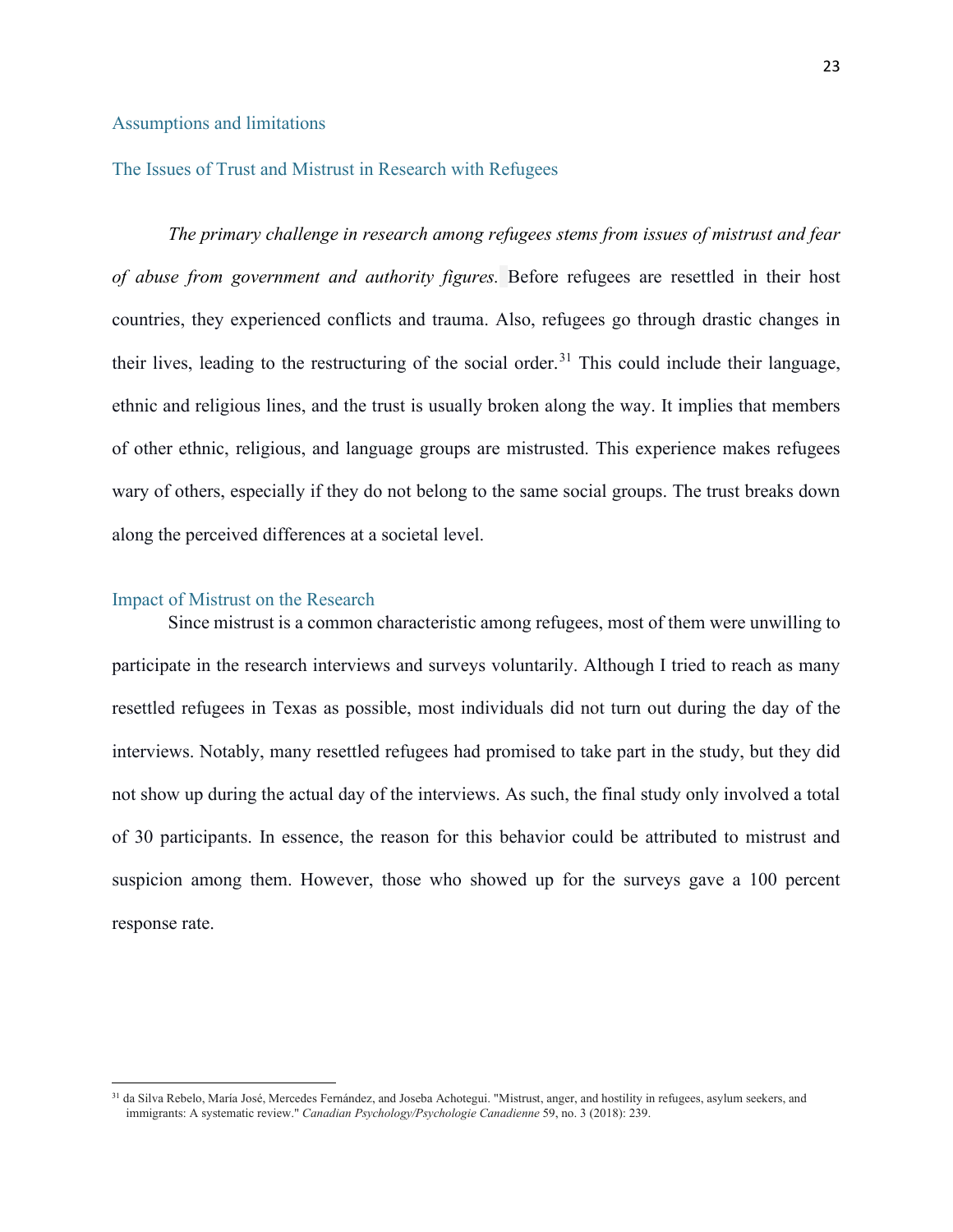#### <span id="page-23-0"></span>Sample Representativeness

The lack of a clear sampling framework was a challenge of its own. Also, the limitations with census data presented a problem when attempting to measure the respondents' representativeness accurately. Pertinent data about the economic contribution of refugees was not readily available for the study. Once the refugees are resettled, they adapt quickly and become part of the community in their new homes (Sulaiman-Hill & Thompson, 2011). This adaptation and acculturation of refugees make them a "hidden population." It is very difficult for researchers to conduct a study with hidden populations since their characteristics are indistinguishable from the general population based on knowledge and sampling capabilities.

#### <span id="page-23-1"></span>Conclusion and recommendations

The current study had many limitations due to various issues associated with refugee research subjects. Some of the challenges arose from mistrust and suspicion or a lack of a clear sampling framework and project scope. Therefore, I have developed several recommendations for researchers who want to study this topic in the future.

#### <span id="page-23-2"></span>Building trust

The best approach to work with refugees during a research process is to establish trust with participants. Due to the curtailment of political rights and pending status recognition, refugees may feel vulnerable during the process of research. Therefore, the research should consider the sensitivity to their feeling to be of paramount importance at all times. Employing former refugees to conduct the research interviews would remove the barrier arising from the mistrust of people perceived to authority or strangers.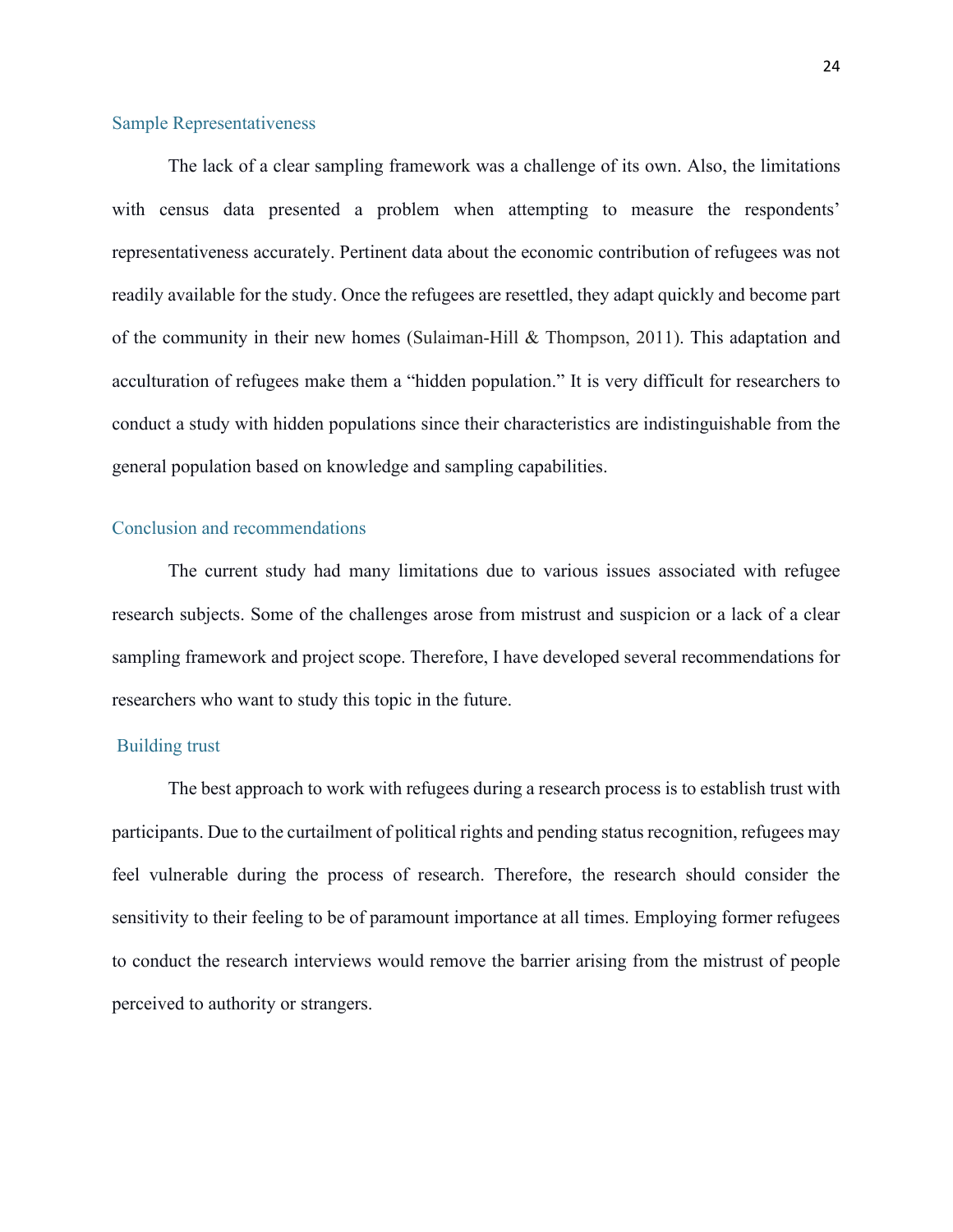#### <span id="page-24-0"></span>Use Multiple Gatekeepers and Avoid overdependence on a Single Network.

Since refugees do not belong to a homogenous group, the researcher should avoid "overdependence on one network" to interview individuals with similar economic activities. Several starting points for the snowball sample chain yield a greater density and more representative sample than when using key community organizations. Also, one should move away from network/community-based contacts when selecting a sample and find alternative methods to access the refugee population to obtain a more representative sample.

#### <span id="page-24-1"></span>Policy Recommendations

Given the positive economic contribution of the resettled refugees to the economy of Texas and the United States, the state and federal governments should take some strides in enhancing this group's entrepreneurial ability and capability. The following are policy recommendations that could ensure that refugees continue to contribute to the GDP of the state productively.

- Ensure coherence of refugees' entrepreneurship approach with the broader entrepreneurship and refugee policies at the local and state levels.
- Align refugee entrepreneurship approach with the international system.
- Measure and report the economic impacts of refugee resettlement in Texas.
- Review and eliminate the regulatory barriers that may hinder the refugees from participating in the entrepreneurship or workforce.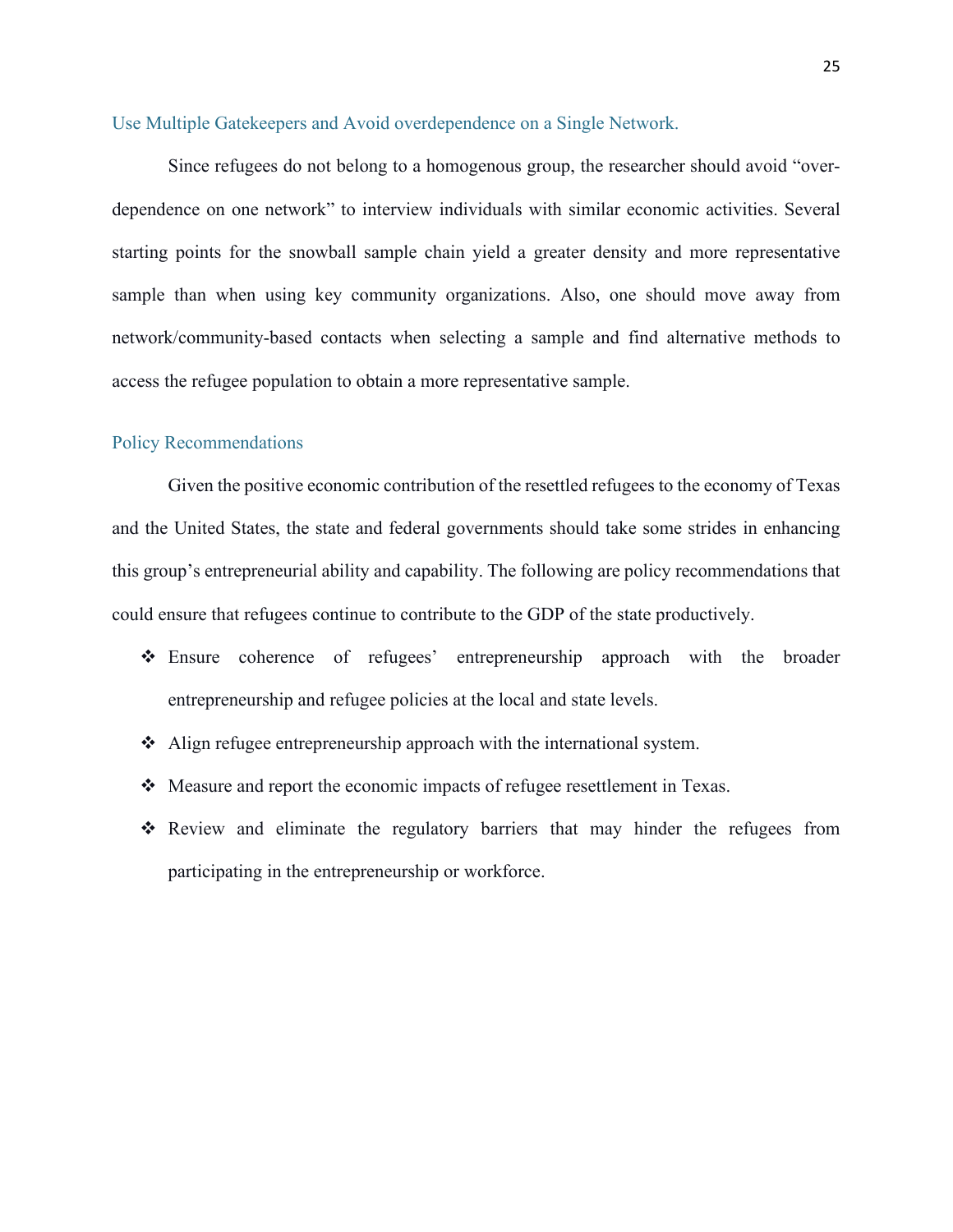#### References

- <span id="page-25-0"></span>Baez, Javier E. "Civil wars beyond their borders: The human capital and health consequences of hosting refugees." *Journal of development economics* 96, no. 2 (2011): 391-408.
- Bernstein, Hamutal, and Nicole DuBois. "Bringing evidence to the refugee integration debate." *Washington, DC: Urban Institute* (2018).
- Bhattacherjee, A. (2012). *Social science research: Principles, methods, and practices*. University of South Florida.
- Byman, Daniel, and Sloane Speakman. "The Syrian refugee crisis: Bad and worse options." *The Washington Quarterly* 39, no. 2 (2016): 45-60.
- da Silva Rebelo, María José, Mercedes Fernández, and Joseba Achotegui. "Mistrust, anger, and hostility in refugees, asylum seekers, and immigrants: A systematic review." *Canadian Psychology/Psychologie Canadienne* 59, no. 3 (2018): 239.
- Economics & Analytics, Chmura. "Economic Impact of Refugees in the Cleveland Area." *ABD* 1 (2012): Retrieved from:
	- **https://www.hias.org/sites/default/files/clevelandrefugeeeconomic-impact.pdf**
- Fix, Michael, Kate Hooper, and Jie Zong. "How are refugees faring? Integration at US and state levels." *Washington, DC: Migration Policy Institute* (2017).
- Fong, Rowena, Noel Bridget Busch, Marilyn Armour, Laurie Cook Heffron, and Amy Chanmugam. "Pathways to self-sufficiency: Successful entrepreneurship for refugees." *Journal of Ethnic & Cultural Diversity in Social Work* 16, no. 1-2 (2007): 127- 159.
- Global Detroit. "Economic Impact of Refugee in Southeast Michigan. Detroit, MI: Global Detroit." (2014).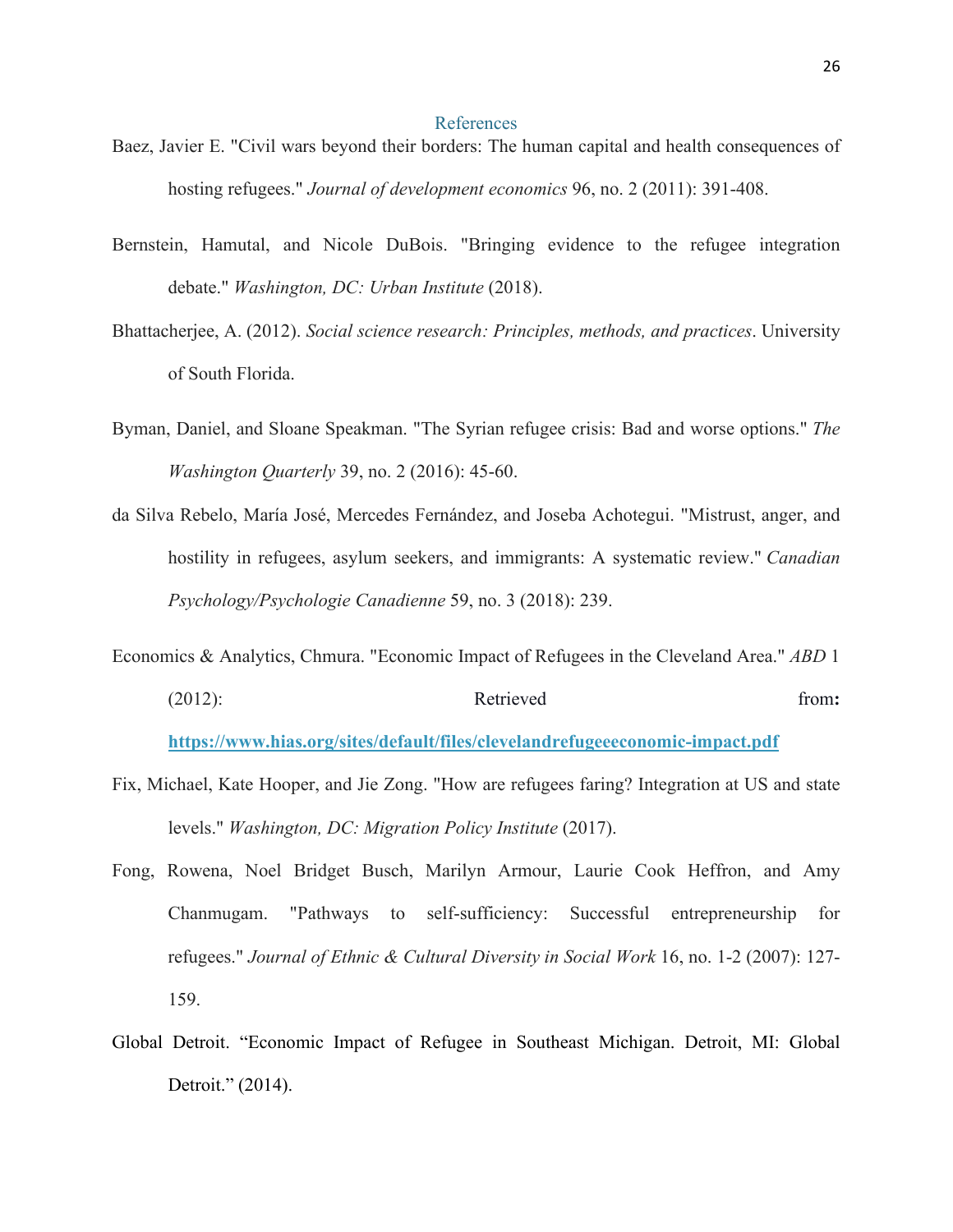- Idris, Mussa. "A Microenterprise initiative among newly resettled refugees in a city of the US south: challenges, successes, and lessons learned." *Annals of Anthropological Practice* 43, no. 2 (2019): 39-52.
- Immigrants as economic contributors: "Refugees are a fiscal success story for America." (2018, June 14). Retrieved from https://immigrationforum.org/article/immigrants-as-economiccontributors-refugees-are-a-fiscal-success-story-for-america/

International Rescue Committee (IRC). "*The Future of Refugee Welcome in the United States." (2017). Retrieved from:*  https://www.rescue.org/sites/default/files/document/1872/policybriefthefutureofrefugeew elcome.pdf

- Kerwin, Donald. "The US refugee resettlement program—A return to first principles: How refugees help to define, strengthen, and revitalize the United States." *Journal on Migration and Human Security* 6, no. 3 (2018): 205-225.
- Kaplan, Julika, Natalie Lazarescou, Sally Huang, Sarah Ali, Sophia Banu, Ye Beverly Du, and Srijana Shrestha. "Overview of challenges faced by refugees following resettlement in Houston, Texas: a qualitative study at five refugee resettlement agencies." *International Journal of Migration, Health and Social Care* (2021).

Kerr, Sari Pekkala, and William R. Kerr. "Economic impacts of immigration: A survey." (2011).

- Mayda, Anna Maria, Chris Parsons, Giovanni Peri, and Mathis Wagner. "The labor market impact of refugees: evidence from the US resettlement program." *US Department of State Office of the Chief Economist Working Paper* 4 (2017): 2017.
- New American Economy. "Refugees in Texas: A Snapshot of the Demographic and Economic Contributions of Refugees." (2019). Retrieved